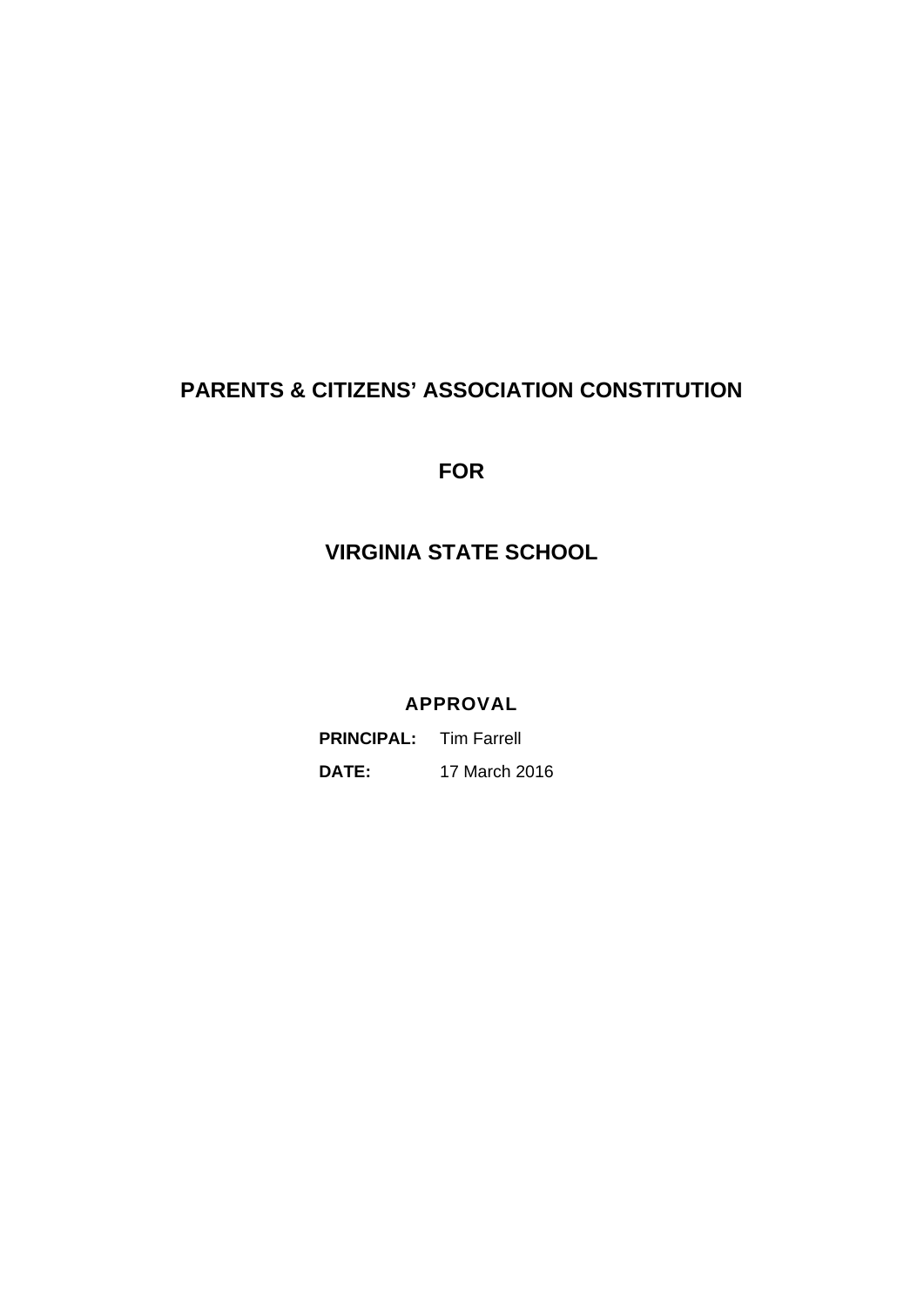## **TABLE OF CONTENTS**

| 1                                                                        |                                                                                      |    |  |  |
|--------------------------------------------------------------------------|--------------------------------------------------------------------------------------|----|--|--|
| 2                                                                        |                                                                                      |    |  |  |
| 3                                                                        |                                                                                      |    |  |  |
| 4                                                                        |                                                                                      |    |  |  |
| 5                                                                        |                                                                                      |    |  |  |
| 6                                                                        |                                                                                      |    |  |  |
| 7                                                                        |                                                                                      |    |  |  |
| 8                                                                        | CONSENT OF THE CHIEF EXECUTIVE FOR CERTAIN ACTIVITIES ___________________________ 6  |    |  |  |
| 9                                                                        |                                                                                      |    |  |  |
| 10                                                                       |                                                                                      |    |  |  |
|                                                                          |                                                                                      |    |  |  |
| 11                                                                       |                                                                                      |    |  |  |
| 12                                                                       |                                                                                      |    |  |  |
| 13                                                                       |                                                                                      |    |  |  |
| 14                                                                       |                                                                                      |    |  |  |
| 15                                                                       |                                                                                      |    |  |  |
| 16                                                                       | REMOVAL OF MEMBERS AND OFFICERS OF AN ASSOCIATION ___________________ 14             |    |  |  |
|                                                                          |                                                                                      |    |  |  |
| 17                                                                       |                                                                                      |    |  |  |
| 18                                                                       |                                                                                      |    |  |  |
|                                                                          |                                                                                      |    |  |  |
| 19                                                                       |                                                                                      |    |  |  |
| 20                                                                       |                                                                                      |    |  |  |
| 21                                                                       |                                                                                      |    |  |  |
| 22                                                                       |                                                                                      |    |  |  |
| 23                                                                       |                                                                                      |    |  |  |
|                                                                          | Part V – Adoption and Amendment of Constitution _________________________________ 23 |    |  |  |
| 24                                                                       |                                                                                      |    |  |  |
| 25                                                                       | AMENDMENT OF CONSTITUTION 23                                                         |    |  |  |
|                                                                          |                                                                                      | 23 |  |  |
| 26                                                                       |                                                                                      |    |  |  |
|                                                                          |                                                                                      |    |  |  |
| 27                                                                       |                                                                                      |    |  |  |
|                                                                          | SCHEDULE 1 - P&C ASSOCIATION MEMBERSHIP REGISTER __________________                  |    |  |  |
| 27<br>SCHEDULE 2 - CODE OF CONDUCT FOR P&C ASSOCIATION _________________ |                                                                                      |    |  |  |
| SCHEDULE 3 - EXAMPLE APPLICATION FOR P&C MEMBERSHIP _____________        |                                                                                      |    |  |  |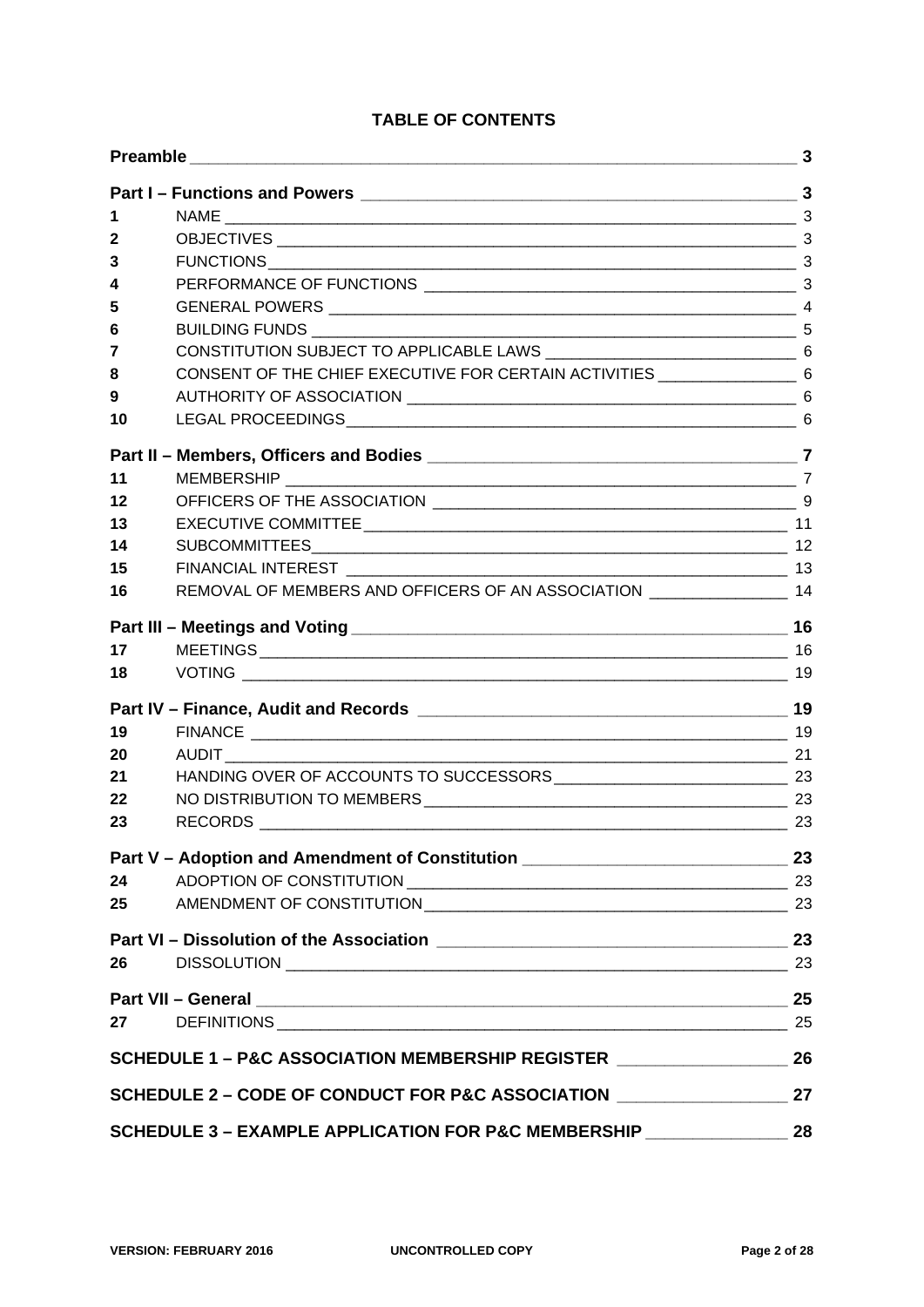Virginia State School Parents and Citizens' Association Constitution – adopted 24 February 2016

## **Preamble**

The *Education (General Provisions) Act 2006(Qld)*(the Act) states that all Parents & Citizens' Associations must have a constitution and that such constitutions will have no effect unless approved by the Director-General of the Department of Education and Training. Under section 36 of the *Education (General Provisions) Regulation 2006 (Qld)*, the Director-General of the Department may prepare a model constitution for P&C Associations. This model constitution (the Constitution) has been prepared under that section and will replace your current constitution.

## **Part I – Functions and Powers**

### **1 NAME**

The name of the Association is the Virginia State School Parents and Citizens' Association (the Association).

### **2 OBJECTIVES**

The objectives of the Association are to promote the interests of, and facilitate the development and further improvement of the School<sup>1</sup>, for example, by promoting parent participation and encouraging collaboration between parents, students, school communities and non-government entities to foster a commitment to achieving the best educational outcomes for children and young people.

## **3 FUNCTIONS**

In pursuit of the Association's objectives, the functions of the Association are to:

- 3.1 foster community interest in educational matters
- 3.2 try to bring about closer co-operation between the parents of children attending the School and other members of the community, staff members of the School and students of the School
- 3.3 if asked by the principal, give advice and recommendations about:
	- 3.3.1 issues relating to persons who receive educational instruction at the School
	- 3.3.2 the general operations and management of the School
- 3.4 give, or assist in the giving of, financial or other resources or services for the benefit of persons who receive educational instruction at the School
- 3.5 perform any other functions, not inconsistent with the Act, as the Minister may decide.

### **4 PERFORMANCE OF FUNCTIONS**

In the performance of its functions, the Association must comply with the Act and any written directions the Minister may give the Association about:

a) complying with Departmental policies that apply to the Association, or

-

<sup>&</sup>lt;sup>1</sup>The term "school" is used in this Constitution for ease of reference and should be read in conjunction with the definition set out in clause 27.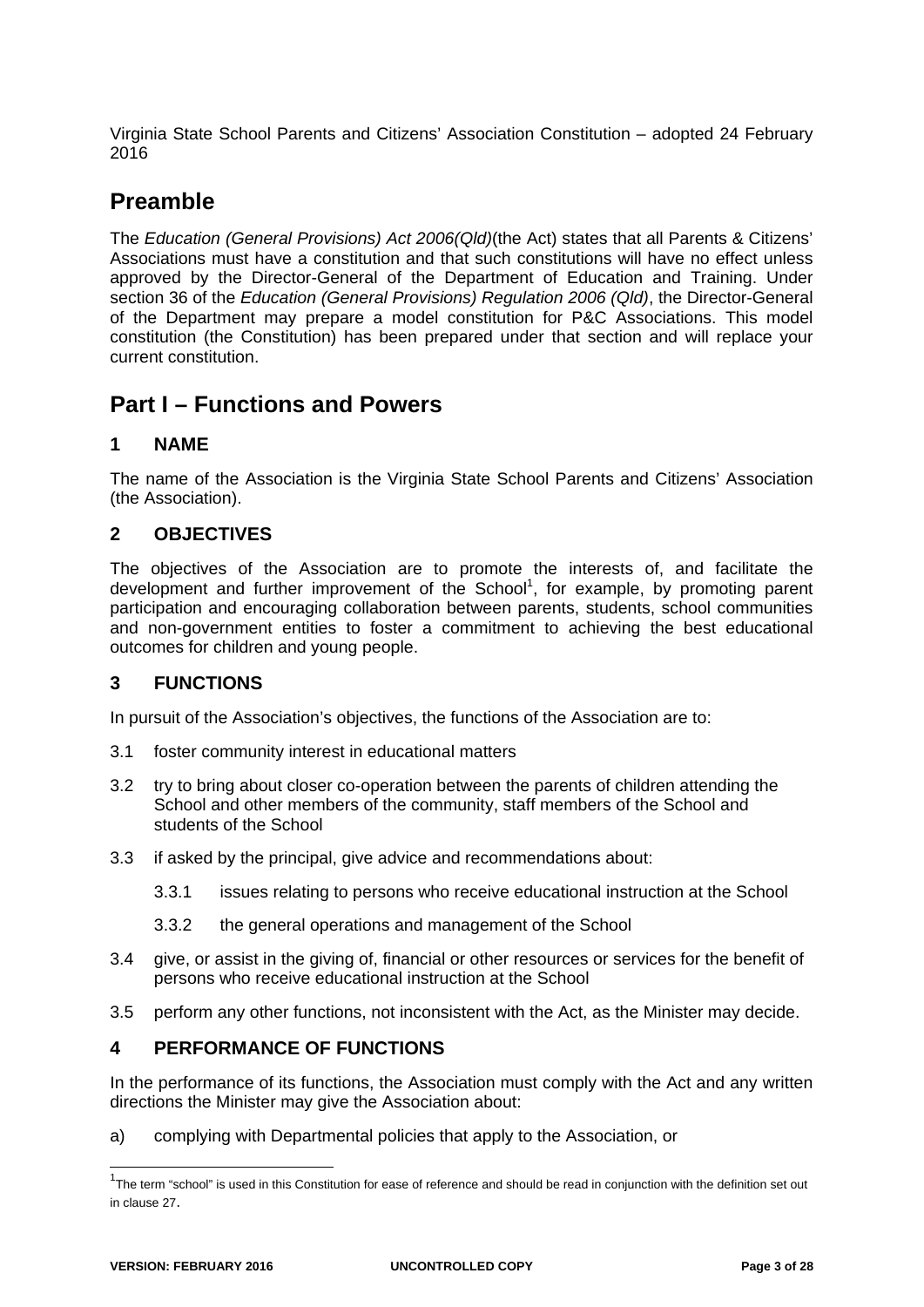b) any matter relevant to the performance of the Association's functions.

### **5 GENERAL POWERS**

- 5.1 The Association has the powers conferred on it by, or derived by it from, the Act, the *Statutory Bodies Financial Arrangement Act 1982 (Qld)* (SBFA Act) and any other legislation (including subordinate legislation) relevant to Parents & Citizens' Associations including the powers listed in this clause.
- 5.2 The Association may conduct at the premises of the School a tuckshop or other amenity if the Association reasonably believes the tuckshop or amenity is likely to:
	- a) help staff members of the School in their professional duties, or
	- b) help students of the School in their studies.
- 5.3 The Association may employ such persons as considered necessary for the purposes of the Association, subject to relevant laws, industrial awards and employment agreements.
- 5.4 If a school council exists at the School, the Association may:
	- a) elect parent members to the school council at a meeting held for that purpose in accordance with clause 12.4
	- b) approve the draft school council constitution in accordance with sections109(4) and 109(6)of the Act
	- c) suggest strategic issues and proposals for consideration by the school council
	- d) facilitate consultation with the members of the Association on behalf of the school council.
- 5.5 The Association may enter into Relevant Agreements provided that:
	- a) where the Association alone proposes to enter into the Relevant Agreement, it has the written approval of the Minister generally for the type of Relevant Agreement or for the particular Relevant Agreement
	- b) the Association deals with any money it receives under the Relevant Agreement as the Minister may direct or, otherwise, as the Association believes appropriate, consistent with its objectives, and
	- c) the Relevant Agreement contains any conditions required by the Minister by notice given to the Association or published in the gazette.
- 5.6 The Association may establish subcommittees in accordance with clause 14.
- 5.7 The Association may commence proceedings in the name of the Association in accordance with clause 10.
- 5.8 Subject to and in accordance with the SBFA Act, the Association may:
	- a) borrow money
	- b) invest money
	- c) operate a deposit and withdrawal account with a financial institution
	- d) establish a school building fund in accordance with clause 6,and
	- e) enter into certain other transactions or arrangements in accordance with the SBFA Act, subject to any necessary approvals being obtained as required under the SBFA Act.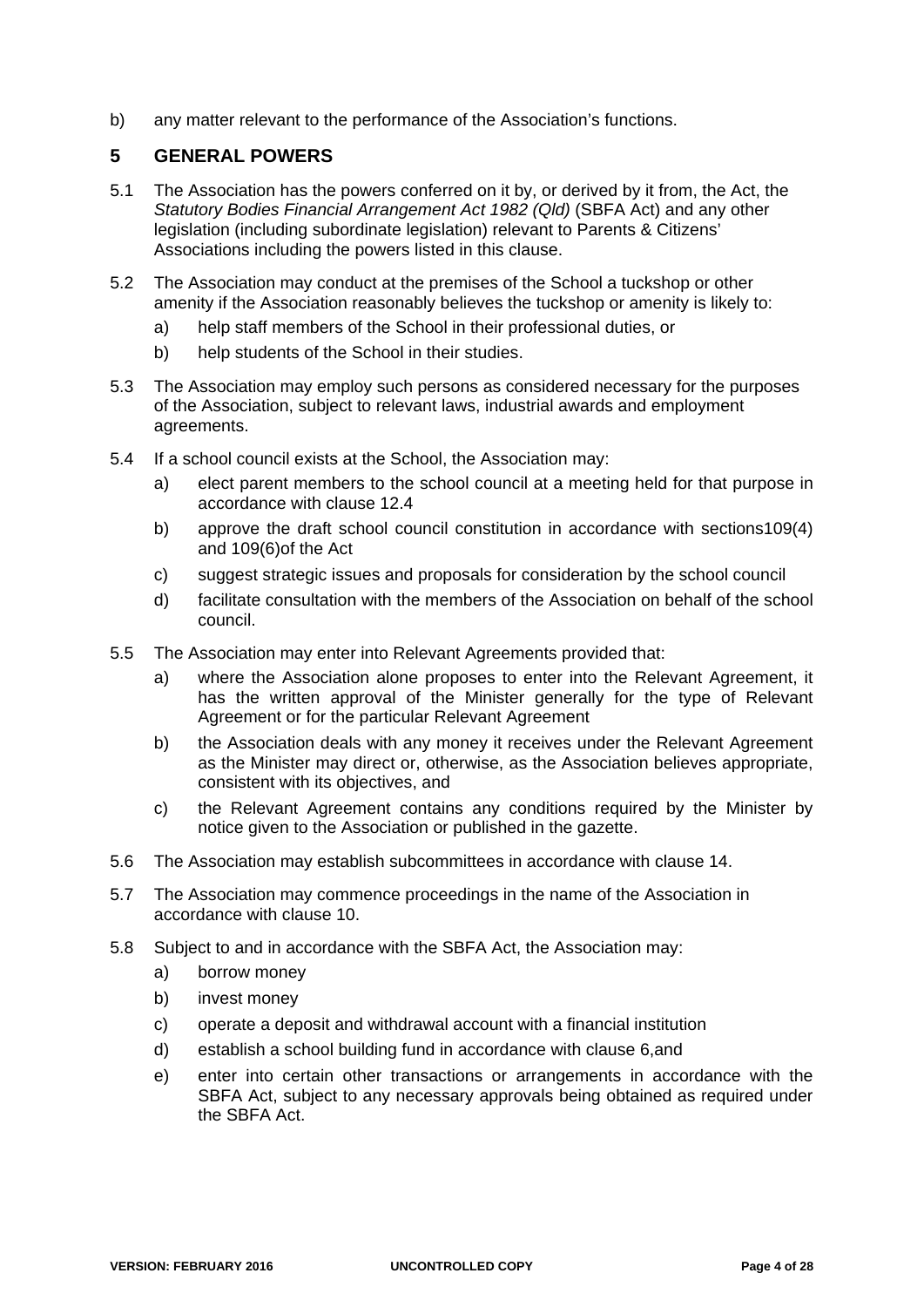## **6 BUILDING FUNDS**

- 6.1 Subject to obtaining any necessary approvals under the Act or the SBFA Act, where consistent with achieving the Association's objectives and performing the Association's functions, and subject to resolution passed by a majority of members at a duly constituted meeting, the Association may establish, maintain and operate a school building fund in accordance with the following rules:
- 6.2 The Association may apply for endorsement as a deductible gift recipient under Subdivision 30-BA of the *Income Tax Assessment Act 1997 (Cth)* (or as amended from time to time or under any legislative provision enacted in substitution for those provisions) for the operation of a School building fund.
- 6.3 The public must be invited to contribute gifts of money or property to the fund.
- 6.4 The Association must maintain a gift fund for the principal purposes of the school building. To avoid any doubt, the gift fund forms part of the school building fund. A separate bank account can be the 'gift fund'.
- 6.5 The Association must credit monetary gifts, interest earned, deductible contributions and proceeds of sale of gifted property to the gift fund. For example, interest earned on the gift fund bank account must be credited back to that gift fund bank account.
- 6.6 The Association must not credit money or property other than gifts into the gift fund.
- 6.7 The school building fund must be controlled by a subcommittee of the Association, the majority of whom must be Responsible Persons such that the fund satisfies the requirements to be a public fund. Responsible Person means an individual who:
	- performs a significant public function
	- is a member of a professional body having a code of ethics or rules of conduct
	- is officially charged with spiritual functions by a religious institution
	- is a director of a company whose shares are listed on the Australian Stock Exchange
	- has received formal recognition from government for services to the community, or
	- is an office holder of a community organisation (e.g. President of Parent and Citizens' Association).
- 6.8 The Association must use the fund solely for the acquisition, construction or maintenance of a building used, or to be used, as a school or college by the School.
- 6.9 The Association may use the money in the fund to pay for the reasonable costs of managing the fund. Examples of costs include bank fees and charges, stationery costs and accounting and audit fees relating directly to the fund.
- 6.10 The Association must not distribute directly or indirectly any portion of the fund or its income to its members or their associates.
- 6.11 If the Association issues a receipt for a gift to the school building fund, the Association must ensure that the receipt states:
	- a) the name of the fund
	- b) the Australian Business Number of the Association
	- c) the fact that the receipt is for a gift
	- d) the amount of gifts of money
	- e) a description of any gifts of property, and
	- f) the date of the gift.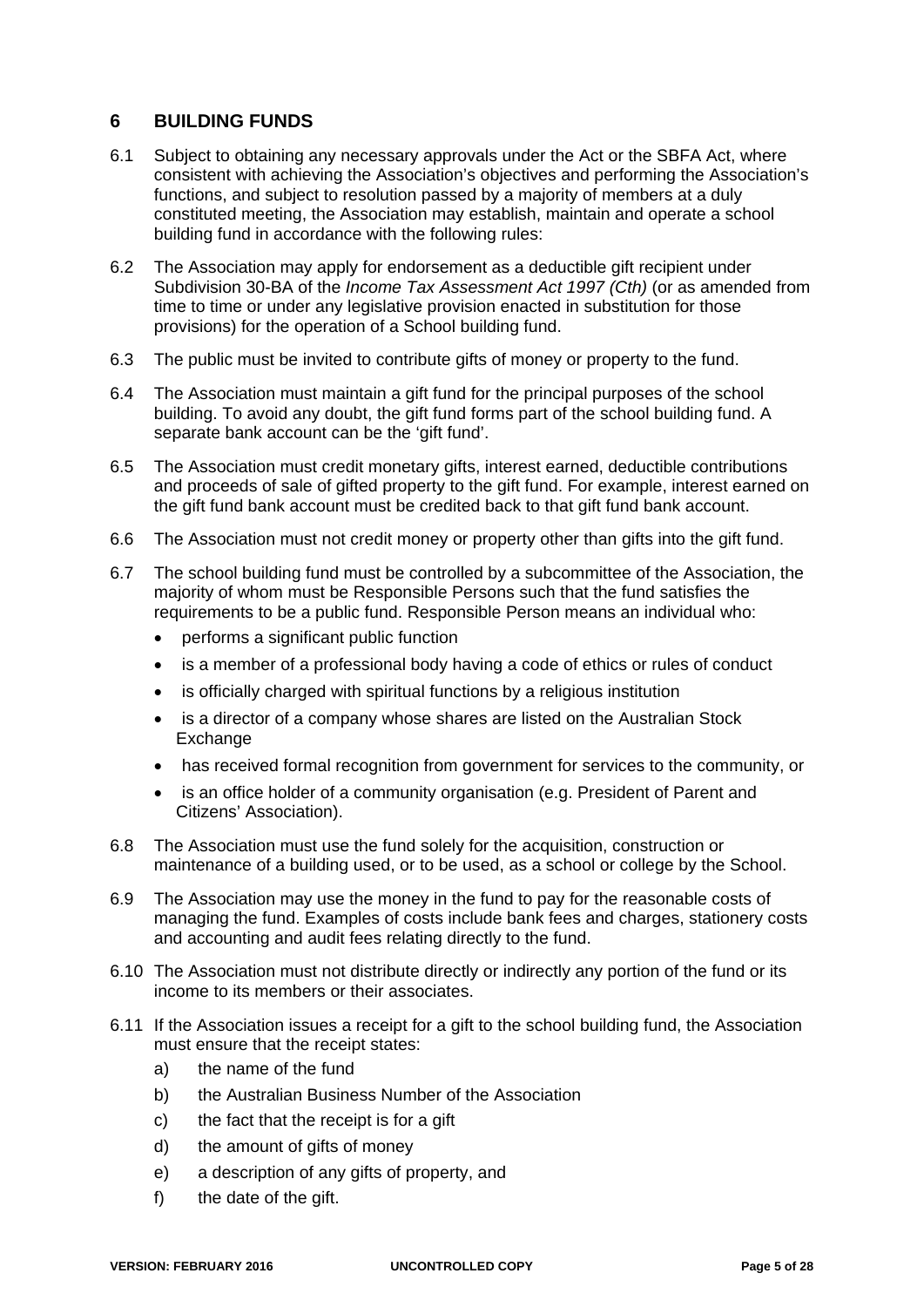- 6.12 The Australian Taxation Office must be notified of any changes made to this constitution that affect the fund's rules or dissolution or winding up provisions.
- 6.13 The Australian Taxation Office must be notified at the first occurrence of:
	- a) the winding up of the fund
	- b) the dissolution of the Association, or
	- c) dissolution of the gift fund.
- 6.14 On the winding up or dissolution of the fund, or if the endorsement of the Association as a deductible gift recipient of the fund is revoked by the Australian Taxation Office, any surplus assets of the fund, including contents of the gift fund, must be transferred to the school building fund of another P&C Association to which tax deductible gifts can be made under Subdivision 30-15 of the *Income Tax Assessment Act 1997 (Cth)*.

## **7 CONSTITUTION SUBJECT TO APPLICABLE LAWS**

This Constitution (including the powers of the Association referred to in it) is subject to, and must be read in conjunction with, all applicable laws, including:

- a) the Act
- b) the SBFA Act
- c) the *Auditor-General Act 2009 (Qld)*.

## **8 CONSENT OF THE CHIEF EXECUTIVE FOR CERTAIN ACTIVITIES**

If the object of an activity of the Association is, or includes, one or more of the following matters, the consent of the Director-General must be obtained before the activity is carried out:

- a) the construction of improvements to the premises of the School
- b) the addition of a fixture to the premises of the School
- c) the purchase of furniture for the School.

## **9 AUTHORITY OF ASSOCIATION**

The Association may, without derogating from the authority of the Principal in the Principal's capacity as the person in charge of the School, exercise the authority in relation to the School that is consistent with the functions of the Association, **provided that** the Association must not exercise any authority over the teaching staff, or over the control or management, of the School.

## **10 LEGAL PROCEEDINGS**

- 10.1 Subject to clause 10.2, a proceeding may be started and conducted in the name of the Association by:
	- a) the Association's President, or
	- b) another member of the Association appointed in writing for that purpose by the President.
- 10.2 The Association must obtain the Minister's approval before starting any proceeding.
- 10.3 If a document starting a proceeding against the Association (including for example, a notice of claim) or any other document relevant to a proceeding is served on a member of the Association's executive committee, that person must give the Director-General a copy of the document as soon as practicable.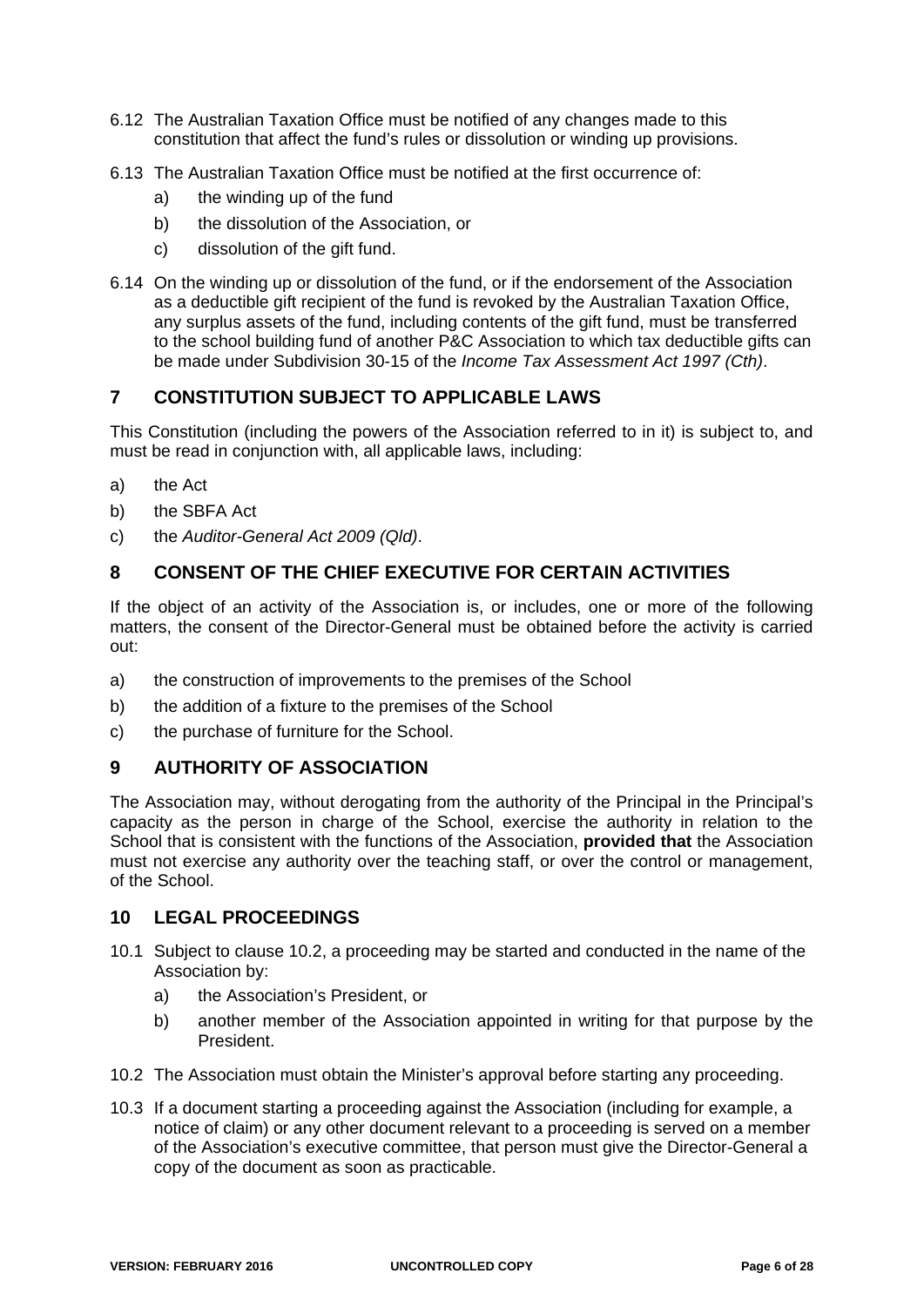10.4 The Minister may give the Association a written direction about a proceeding started by or against the Association under this clause and the Association must comply with the direction.

## **Part II – Members, Officers and Bodies**

## **11 MEMBERSHIP**

- 11.1 Eligibility
	- 11.1.1 The following persons are eligible to be members of the Association:
		- a) a parent of a child/student attending the School
		- b) staff member of the School, or
		- c) an adult who is interested in the school's welfare
	- 11.1.2 The Principal of the School is automatically a member of the Association.
	- 11.1.3 An employee of the Association is eligible to be a member of the Association.

#### 11.2 **Membership of the Association**

- 11.2.1 A person must apply for membership of the Association by completing and submitting an application for membership to the Association in the form of the example at Schedule 3.
- 11.2.2 A person who applies for membership of the Association is taken to be a member if membership is not refused by the Association within two months after the person applies for membership.
- 11.2.3 The Association must vote (as per the process established at clause 18) to decide whether an applicant will be refused membership.
- 11.2.4 A person is refused membership of the Association if the Association gives the person notice of the refusal **and** the reasons for the refusal within two months after the person applies for membership.
- 11.2.5 However, membership is not refused if the person receives notice of the Association's refusal of the application but does not receive notice of the reasons for the refusal within two months after the application is made.
- 11.2.6 Membership of the Association is renewable each year (except honorary life membership) at the annual general meeting of the Association. A member who wishes to reapply for membership must complete and submit a new application for membership to the Association in the form of the example at Schedule 3 prior to or at, the annual general meeting.
- 11.2.7 The Association may refuse an application for membership if it passes a resolution in favour of refusing the membership application at a duly constituted meeting. For example, it may be a ground for refusal of membership of a person if the person has, at the time of application for membership, committed any act or done anything which, if the person was already a member of the Association, would be grounds for removal under clause 16.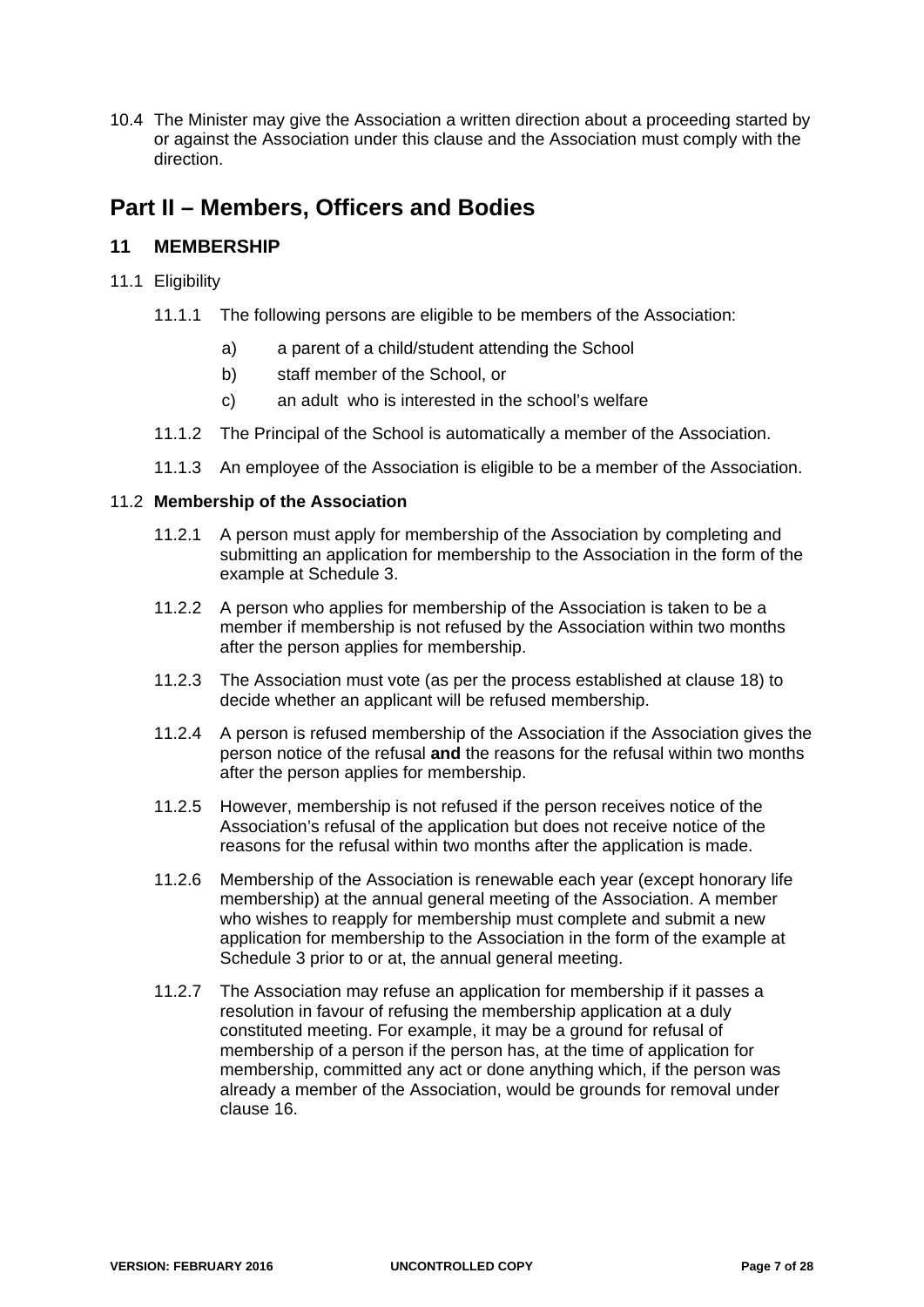- 11.2.8 A person who is refused membership of an association may make a submission to the Minister about the refusal, and apply, as provided under the *Queensland Civil and Administrative Tribunal (QCAT) Act*, to QCAT for a review of the decision to refuse membership, as if the person had been a member of the association and been removed from the association.
- 11.2.9 Persons applying for membership, at an annual general meeting of the Association need not be present at the annual general meeting, to have their application considered.
- 11.2.10 Persons applying for membership at a general meeting must be present at the meeting of the Association at which their application is considered except where an applicant member can demonstrate exceptional circumstances in writing as to why they cannot be present at the meeting at which their application is considered.

#### 11.3 **Register**

- 11.3.1 A register of members of the Association (Schedule 1) must be maintained and must contain the following information:
	- a) each member's name and address
	- b) the date each member became a member
	- c) for a person who ceases to be a member, the date the person ceased to be a member, and
	- d) for honorary life members, the date life membership was awarded and the basis for the award.
- 11.3.2 In addition, the register of members of the Association must contain one of the following for each member who is not a parent of a student attending the School:
	- a) details of the member's date of birth
	- b) a record that the member has stated the member is 18 years or more, or
	- c) a record by the secretary or other person responsible for making entries in the register that the member appears to be 18 years or more.
- 11.3.3 The register of members should be available at each meeting of the Association.

#### 11.4 **Membership Fees**

Members of the Association are not required to pay a membership fee.

#### 11.5 **Resignation**

A member may resign from the Association at any time by giving notice in writing to the Secretary of the Association. A notice of resignation takes effect when the notice is given or, if a later time is stated in the notice, the later time.

#### 11.6 **Award of Honorary Life Membership**

11.6.1 The Association, other than an interim P&C Association, may decide to award a person who is or was a member of the Association honorary life membership of the Association only on the basis that person has given long and meritorious service to the Association.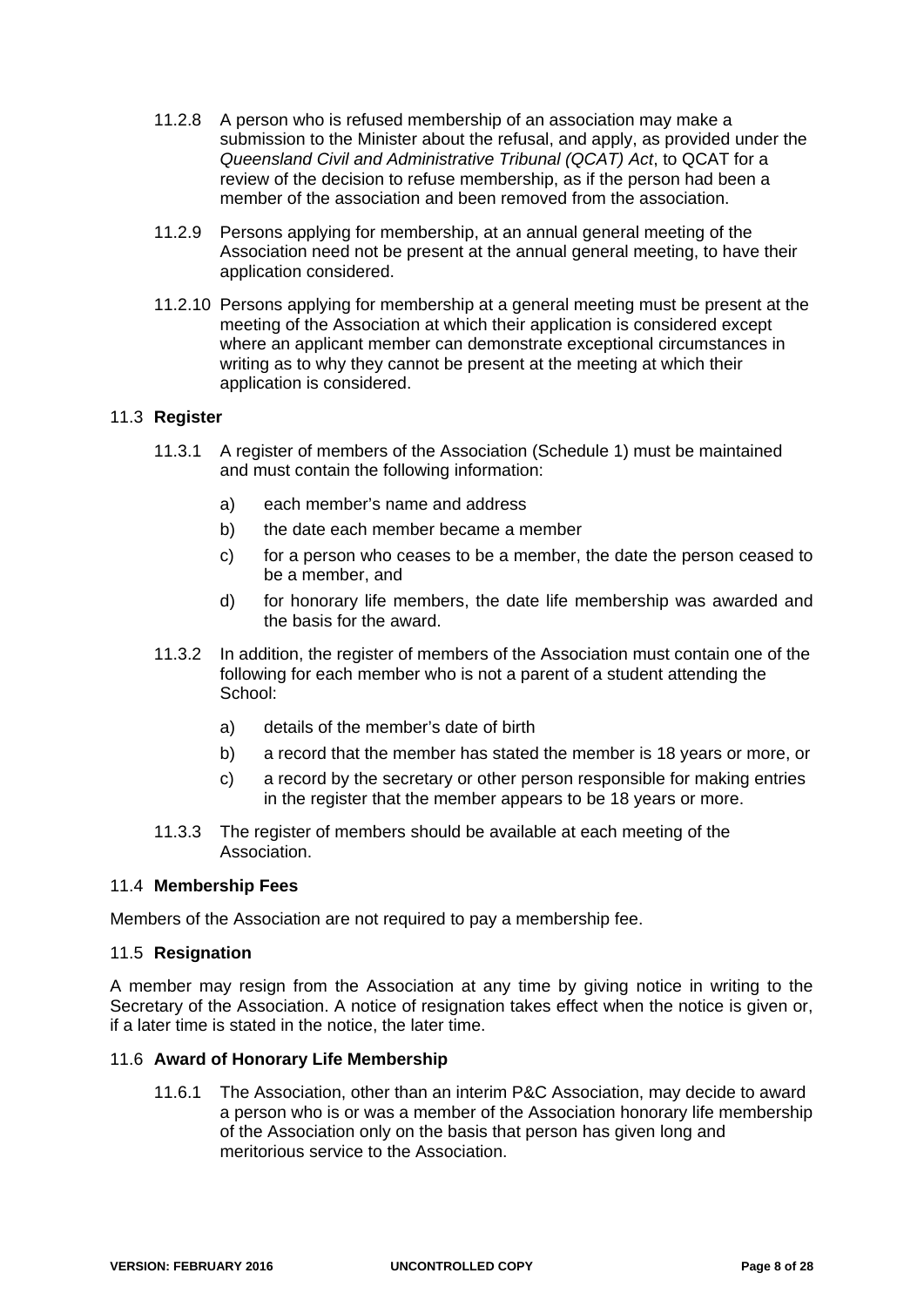- 11.6.2 Honorary life membership may be proposed by any member of the Association in confidence through the Executive Committee or as otherwise determined by the Association at a general meeting.
- 11.6.3 The decision to award a person honorary life membership must be made by a two-third majority vote of the members present at an annual general meeting of the Association.
- 11.6.4 A person who is the subject of a proposed resolution to award the person honorary life membership:
	- a) must not be present during discussions about the proposal, or voting on it, at a meeting of the Association
	- b) must not vote on the proposal.

## **12 OFFICERS OF THE ASSOCIATION**

#### 12.1 **Officers and Eligibility to Hold Office**

- 12.1.1 Subject to clauses 12.1.3, 12.1.4 and 12.3 below, at each annual general meeting of the Association, the members of the Association must elect the following Officers from its members:
	- a) a President
	- b) at least one Vice-President
	- c) a Secretary
	- d) a Treasurer
	- e) any additional Officers as decided by the Association.
- 12.1.2 The Officers of the Association hold office in an honorary capacity.
- 12.1.3 The office of Treasurer must not be held by either the current President or Secretary of the Association.
- 12.1.4 The Principal may not hold a position as an Officer of the Association.
- 12.1.5 Subject to the restrictions elsewhere in this Constitution, a retiring Officer or former Officers are eligible for re-election.
- 12.1.6 Subject to the restrictions elsewhere in this Constitution, School staff are eligible for election as an Officer, although the number of relevant staff members of the School must not be more than one-third of the number of members of the executive committee.
- 12.1.7 No employee (including a contractor) of the Association is eligible to hold a position as an Officer or as an executive member of a subcommittee.

#### 12.2 **Vacancies**

- 12.2.1 The position of an Officer becomes vacant if the Officer:
	- a) dies
	- b) resigns his or her Office by signed notice given to:
		- i) in the case of the President a Vice-President or the Secretary or Treasurer, or
		- ii) in the case of another Officer the President
	- c) is absent from three consecutive meetings of the Association where:
		- i) there is a quorum for each meeting not attended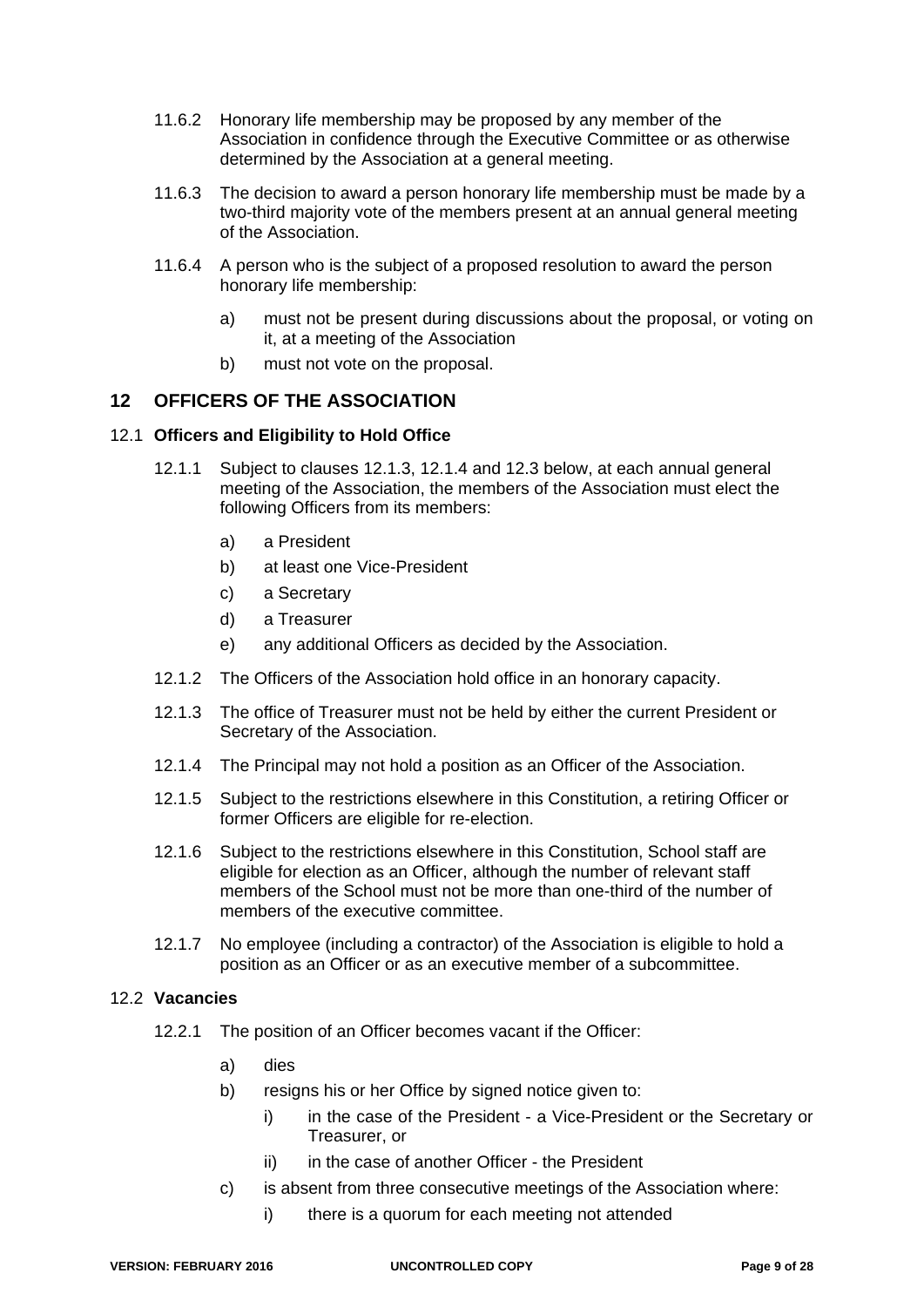- ii) the member has been given notice of the meetings in accordance with this Constitution
- iii) the absences have been without the Association's leave and without reasonable excuse.
- 12.2.2 For the purpose of calculating whether the Officer has been absent from three consecutive meetings, if the Officer attends a meeting during the relevant period, where there is no quorum, this is counted as attendance at a meeting.
- 12.2.3 A notice under clause 12.2.1(b)takes effect on the date the notice is given or, if a later time is stated in the notice, the later time.
- 12.2.4 An election to fill a casual vacancy in the position of an Officer of the Association may be held at a general meeting of the Association.
- 12.2.5 A position which is not filled at an annual general meeting may be filled by election at the next general meeting of the Association.

#### 12.3 **Election**

- 12.3.1 At each annual general meeting of the Association, members of the Association at the meeting must elect Officers of the Association.
- 12.3.2 Officers of the Association may only be elected as follows:
	- a) any two members of the Association (the **Nominating Members**) may nominate another member (the **Candidate**) to be an Officer
	- b) the nomination may be made:
		- i) in person, by the Nominating Members, at the relevant meeting, or
		- ii) if the Candidate cannot be present at the relevant meeting, by giving the Secretary, before the meeting, a nomination in writing signed by the Nominating Members and the Candidate
	- c) if there is only one nomination for a position the Candidate will be elected to the relevant office if the candidate receives the votes of a majority of the members at the meeting
	- d) if there is more than one nomination for a position the Candidate who receives the majority of the votes will be elected to the relevant office.

#### 12.4 **Election of School Council Members**

- 12.4.1 If a school council exists for the School, the Association may elect parent members for the council as follows:
	- a) prior to holding a meeting for the purpose of electing parent members, the Association must ascertain from the principal the number of parent members to be elected to the school council
	- b) any two members of the Association (the **Nominating Members**) may nominate any parent of a child at the school (the **Candidate**) to be an elected parent member of the council
	- c) the nomination may be made:
		- i) in person, by the Nominating Members, at the relevant meeting, or
		- ii) if the Candidate cannot be present at the relevant meeting, by giving the Secretary, before the meeting, a nomination in writing signed by the Nominating Members and the Candidate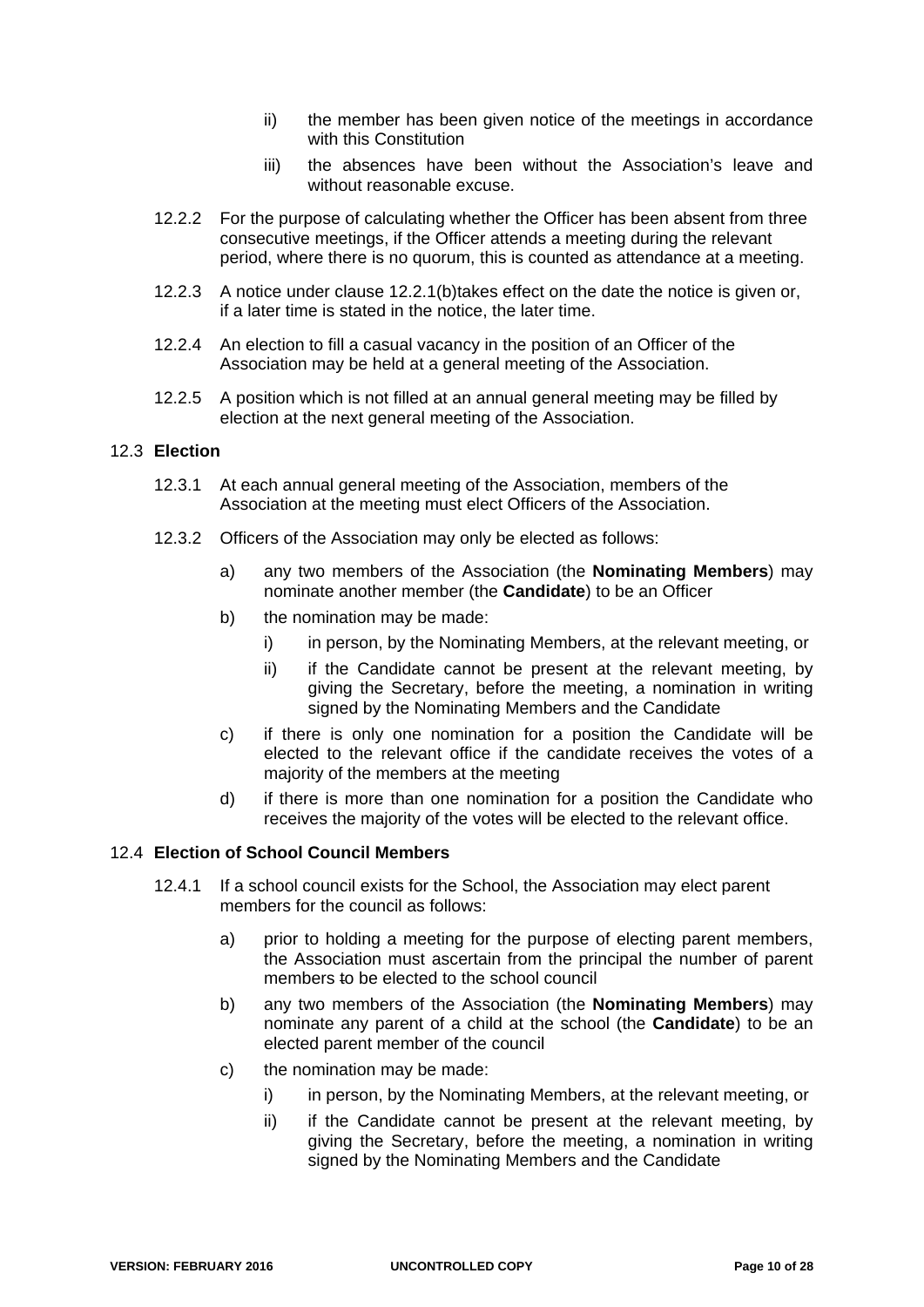- d) if there is only one nomination for a position, the Candidate will be elected to the position if the Candidate receives the votes of a majority of the members at the meeting
- e) if there is more than one nomination for a position, the Candidate who receives the majority of the votes will be elected to the relevant office.

#### 12.5 **Notification of Officers**

The Secretary of the Association must, as soon as practicable upon the formation of the Association and after each annual general meeting (or, in the case of an election to fill a casual vacancy, the relevant general meeting), give to the Director-General and to P&Cs Qld notice of the names and addresses of the elected Officers.

#### **13 EXECUTIVE COMMITTEE**

#### 13.1 **Executive Committee**

- 13.1.1 The Association has an Executive Committee that is comprised of the following Officers of the Association:
	- a) the President
	- b) the Vice-President or Vice-Presidents
	- c) the Secretary
	- d) the Treasurer.
- 13.1.2 When Officers of the Association are elected at an annual general meeting, the number of relevant staff members of the School who may be members of the Executive Committee must not be more than one-third of the total number of members of the Executive Committee. In this clause 13.1.2, the term "relevant staff member' means a staff member of the School who is not a parent of a child attending the School.
- 13.1.3 Clause 13.1.2 does not apply to the Association if the Director-General reasonably believes that complying with that requirement would prevent all of the positions of the Executive Committee being filled and the Director-General notifies the Association that it is not required to comply with that clause or its statutory equivalent (being section 126(2) of the Act).

#### 13.2 **Description of Executive Committee**

- 13.2.1 The following describes the key functions of the Association officers:
	- The **President** provides leadership and is the accountable officer of the Association. Their role is to act as a representative of the Association, encourage communication between the Association, School administration and the community and encourage participation in the Association. The President will be the Chair of meetings and conduct them in an efficient and timely fashion, being familiar with the rules, constitution and other documents governing Association operations. The President is an official member of the school council for the School, if one exists.
	- The **Vice-President** provides essential support for the President and possibly other members of the Executive Committee. They will Chair those meetings from which the President is absent and carry out any duties that have been delegated by the President. They should also be familiar with the rules, constitution and other documents governing Association operations.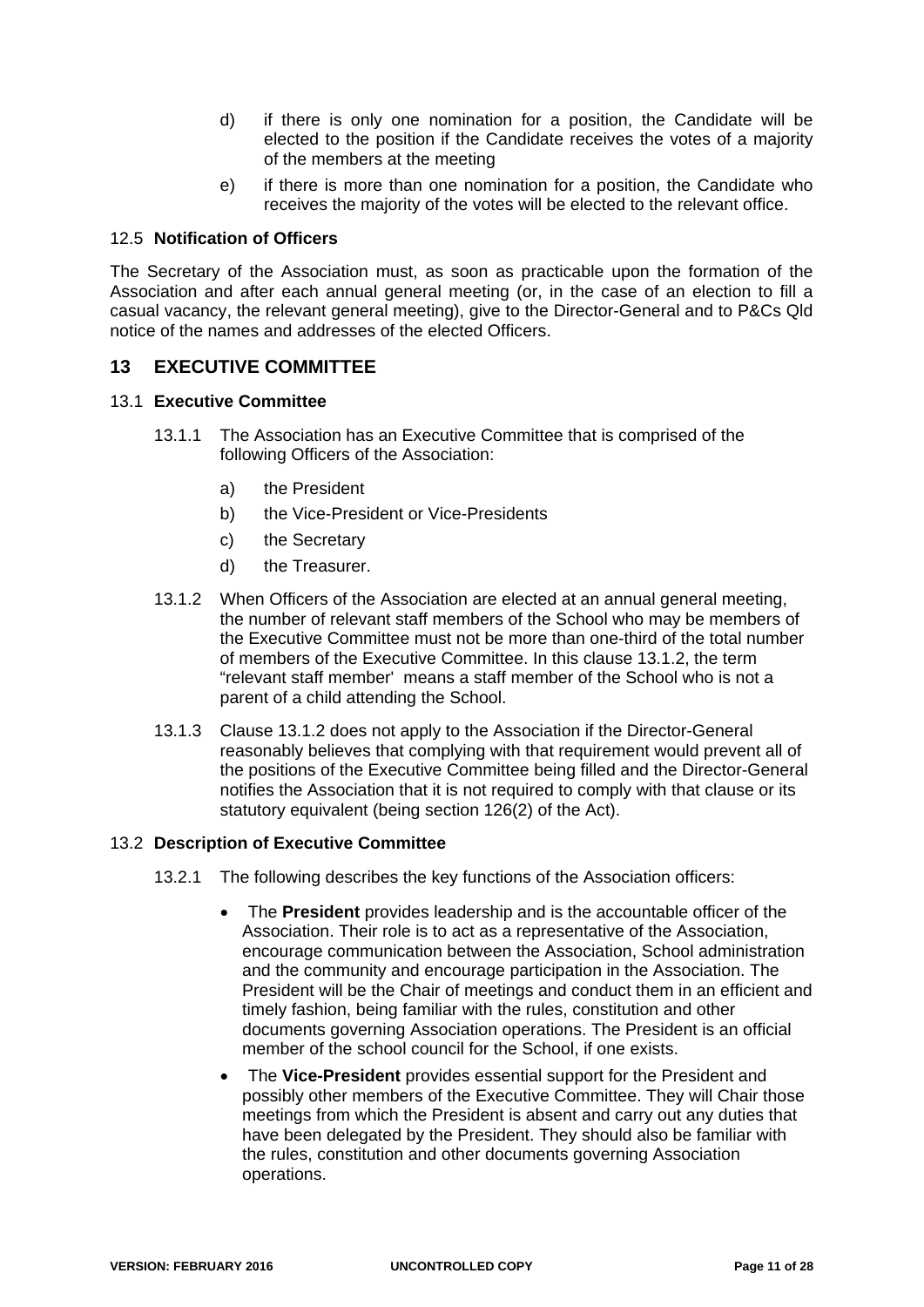- The **Secretary** collates the agenda papers for each meeting, (including subcommittee reports) and assists the President in preparing an agenda for each meeting. They prepare and present minutes of the Association's meetings, record and deal with correspondence in/out as directed and generally organise, record and maintain information pertaining to the activities of the Association.
- The **Treasurer** has the overall responsibility for the financial management of the Association, including all subcommittee accounts. In their role they must comply with the Accounting Manual for P&C Associations in all respects. They prepare an annual budget and Annual Operational Plan for the Association in consultation with the Association's Executive Committee. It is the Treasurer's responsibility to keep accurate accounts of receipts and expenditure.
- 13.2.2 Under the School Planning, Reviewing and Reporting Framework, the Association is involved as a representative of the local school community. The Executive Officers are encouraged to ensure that they are synchronising their budget process with the school's to facilitate a global budgeting approach within the school.
- 13.2.3 All Executive Officers should ensure that all official information is securely stored.

#### 13.3 **Authority of Executive Committee in Matters of Urgency**

- 13.3.1 The Executive Committee may, by majority vote of the Executive Committee, take any necessary action regarding urgent matters relating to the performance of the Association's functions.
- 13.3.2 The Executive Committee may not remove a person as a member or an Officer of the Association.
- 13.3.3 All Officers of the Executive Committee have an equal vote when voting on matters of urgency.
- 13.3.4 Full particulars of actions taken by the Executive Committee as matters of urgency must be tabled at the next scheduled general meeting of the Association or at a special meeting called for that purpose.

## **14 SUBCOMMITTEES**

- 14.1 The Association may establish subcommittees it considers appropriate for purposes consistent with the objectives and functions of the Association (including for example, subcommittees for special purposes such as a swimming club or tuckshop) and the number of subcommittee members that constitute a quorum.
- 14.2 Subcommittees may only act within the scope of the authority given to the subcommittee by the Association and must follow any direction given by the Association to the subcommittee.
- 14.3 Without limiting section 14.2, subcommittees will operate under the general supervision of the Association, and will be subject to conditions the Association considers appropriate.
- 14.4 Only members of the Association are eligible to be members of a subcommittee and the members will be appointed by the Association.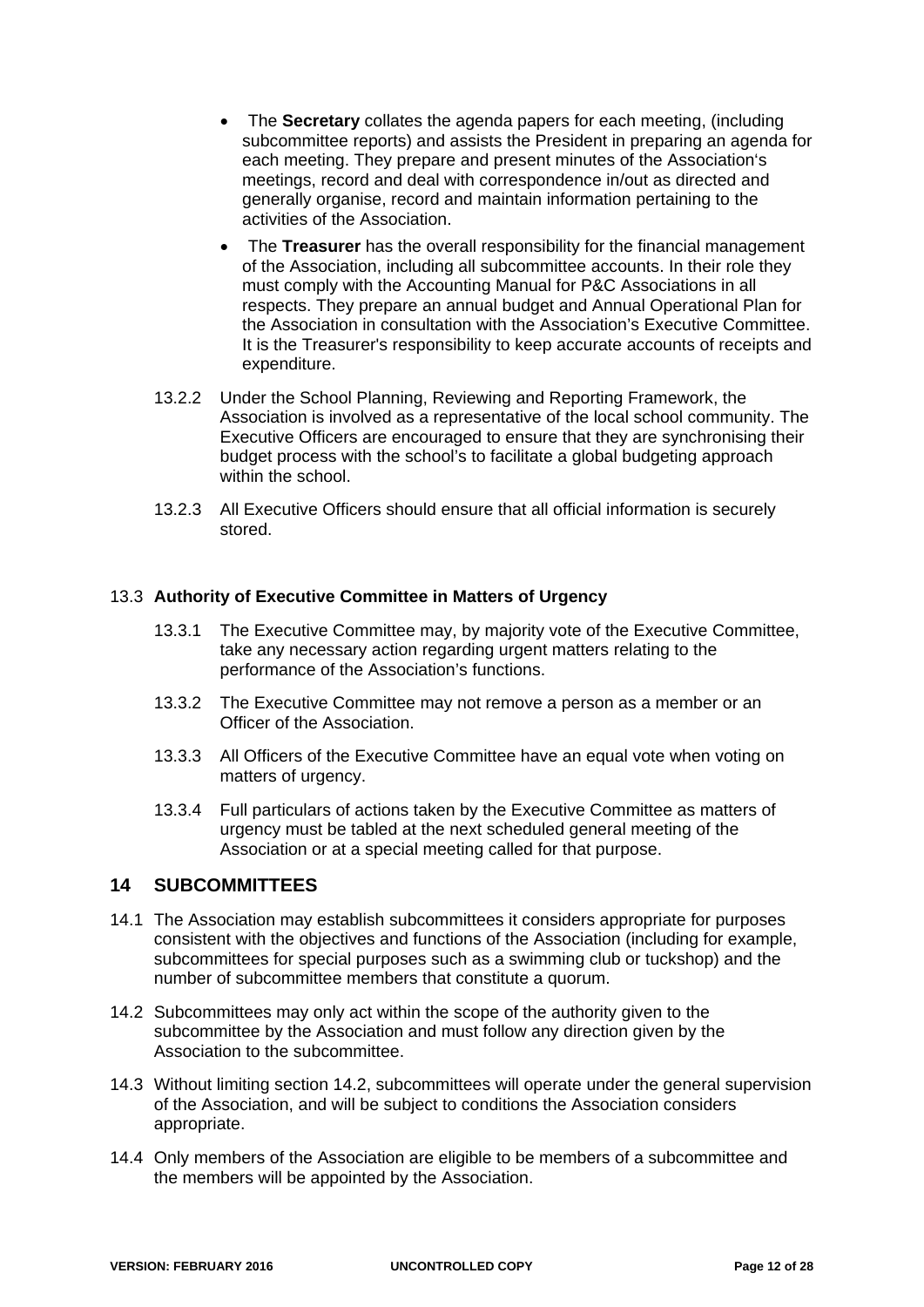- 14.5 Subject to clause 14.7, the Association must appoint particular members of the subcommittee to be the Chairperson, Secretary and, if funds are to be raised or spent by the subcommittee, the Treasurer of the subcommittee.
- 14.6 Officers of the Association are eligible to hold positions on subcommittees.
- 14.7 The Chairperson or Secretary of the subcommittee may not be the Treasurer of the subcommittee.
- 14.8 Each subcommittee of the Association will, subject to a contrary direction by the Association, provide a written report of its progress to every general meeting of the Association. If the subcommittee is authorised by the Association to raise or spend funds, then the Treasurer of the subcommittee will present a written financial statement, at every general meeting of the Association. The subcommittee accounts will be subject to an audit as part of the Association's accounts.
- 14.9 The timing and frequency of meetings of each subcommittee will, subject to an alternative contrary direction by the Association, be determined by a majority of the votes of the members of the relevant subcommittees.
- 14.10 Matters arising at a meeting of a subcommittee are decided by a majority of the votes of members present at the subcommittee meeting, where each member present has a vote on the matter. The Chairperson of the subcommittee, or, if the Chairperson is not present at the meeting, the person presiding at the meeting, has a deliberative vote and if the votes on a matter are equal, a casting vote.
- 14.11 If a quorum is not present at a subcommittee meeting, the meeting will adjourn to a date determined by its members, subject to an alternative direction by the Association.
- 14.12 The tenure of each subcommittee is at the discretion of the Association.

#### **15 FINANCIAL INTEREST**

- 15.1 In this clause 15, "**relevant entity**" means:
	- a) the Association, or
	- b) the Executive Committee, or a subcommittee, of the Association.
- 15.2 If a member of a relevant entity (the "**Interested Member**") has a direct or indirect financial interest in an issue being considered, or about to be considered, by the relevant entity which could conflict with the proper performance of the Interested Member's duties in relation to the consideration of the issue then, as soon as practicable after the relevant facts come to the Interested Member's knowledge, the Interested Member must disclose the nature of the interest to a meeting of the relevant entity. The disclosure must be recorded in the relevant entity's minutes.
- 15.3 Unless the relevant entity directs, the Interested Member must not be present when the relevant entity considers the issue or take part in a decision of the relevant entity about the issue.
- 15.4 The Interested Member must not be present when the relevant entity considers whether to give a direction under clause 15.3.
- 15.5 If there is another member of the relevant entity (the "**Second Member**") who must, under clause 15.2, also disclose an interest in the issue, the Second Member must not:
	- a) be present when the relevant entity is considering whether to give a direction under clause 15.3, or
	- b) take part in making the decision about giving the direction.
- 15.6 If: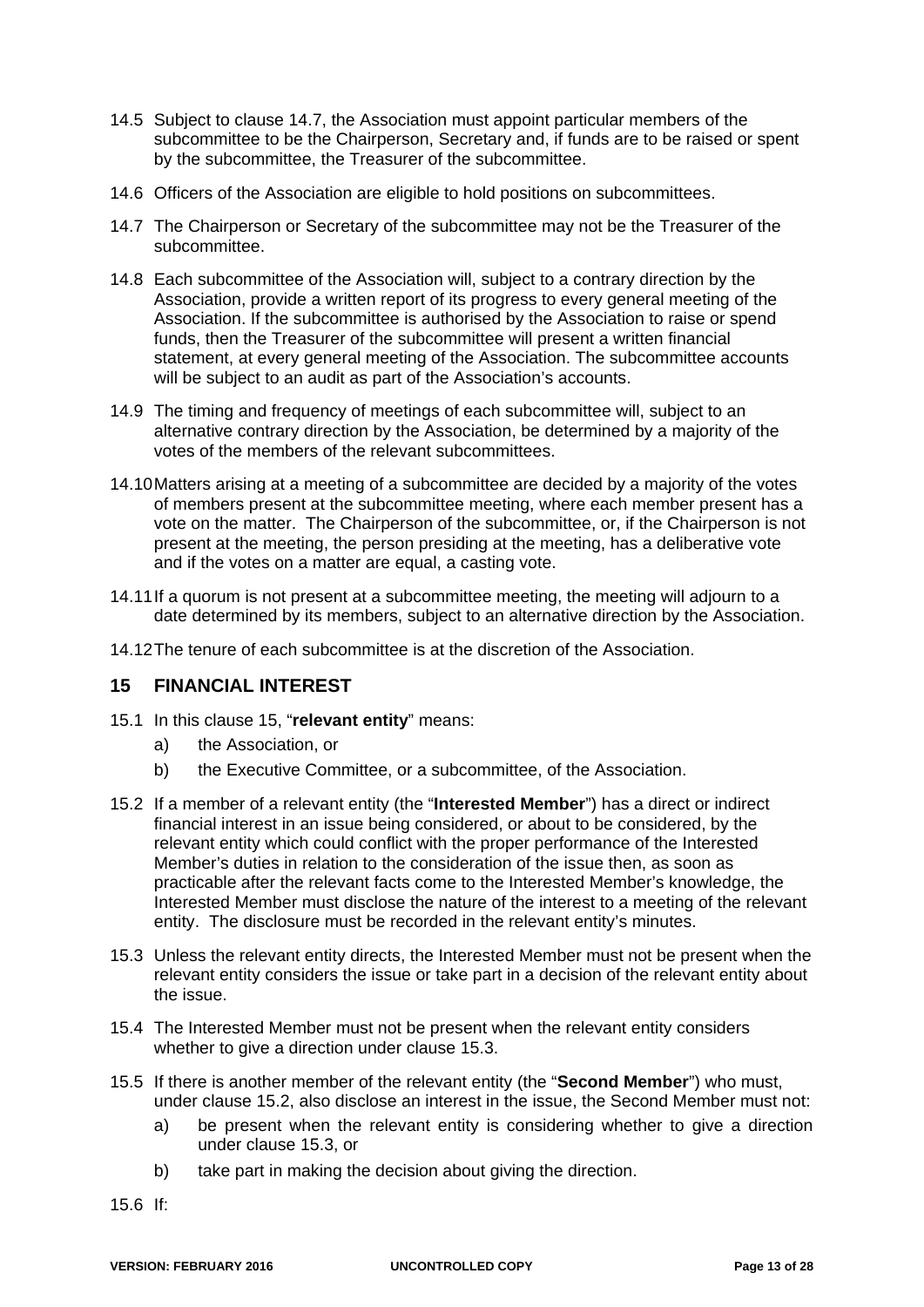- a) because of this clause 15, a member of the relevant entity is not present at a meeting of the relevant entity for considering or deciding an issue, or for considering or deciding whether to give a direction under section 15.3, and
- b) there would be a quorum for the relevant entity if the member were present, then, the remaining members of the relevant entity present are a quorum for the relevant entity for considering or deciding the issue, or for considering or deciding whether to give the direction, at the meeting.

### **16 REMOVAL OF MEMBERS AND OFFICERS OF AN ASSOCIATION**

#### 16.1 **Nominated Persons and Removed Persons**

In this clause 16:

- a) "**Nominated Person**" means a person who is a member, or a member and Officer, of the Association
- b) "**Remove**" a Nominated Person means:
	- i) if the person is a member only of the Association remove the person as a member of the Association, or
	- ii) if the person is a member of the Association and an Officer remove the person as a member and Officer of the Association, or as an Officer of the Association only
- c) "**Removed Person**" means a Nominated Person who has been Removed by the Association under clause16.4
- d) "**Notice of Removal**" means a notice, under clause 16.4.5, from an Association to a Nominated Person Removing the Nominated Person.

#### 16.2 **Removal of Nominated Person**

The Association may only Remove a Nominated Person in accordance with this clause 16.

#### 16.3 **Grounds for Removal of Nominated Person**

Each of the following is a ground for Removing a Nominated Person:

- a) the Nominated Person is convicted of an indictable offence
- b) the Nominated Person, without reasonable excuse; contravenes the Act or this **Constitution**
- c) for a Nominated Person who is an Officer, the Nominated Person, without reasonable excuse, fails to perform the duties of the office in a competent manner
- d) the Nominated Person, engages in conduct that is injurious or prejudicial to:
	- i) the promotion of the interests of, or the facilitating of the development and further improvement of the School, or
	- ii) the good order and management of the School.

#### 16.4 **Removal of a Nominated Person**

- 16.4.1 If the Association considers a ground exists to Remove a Nominated Person, the Association must give the Nominated Person written notice stating:
	- a) the action the Association intends to take
	- b) the grounds for the proposed action
	- c) an outline of the facts and circumstances forming the basis for the grounds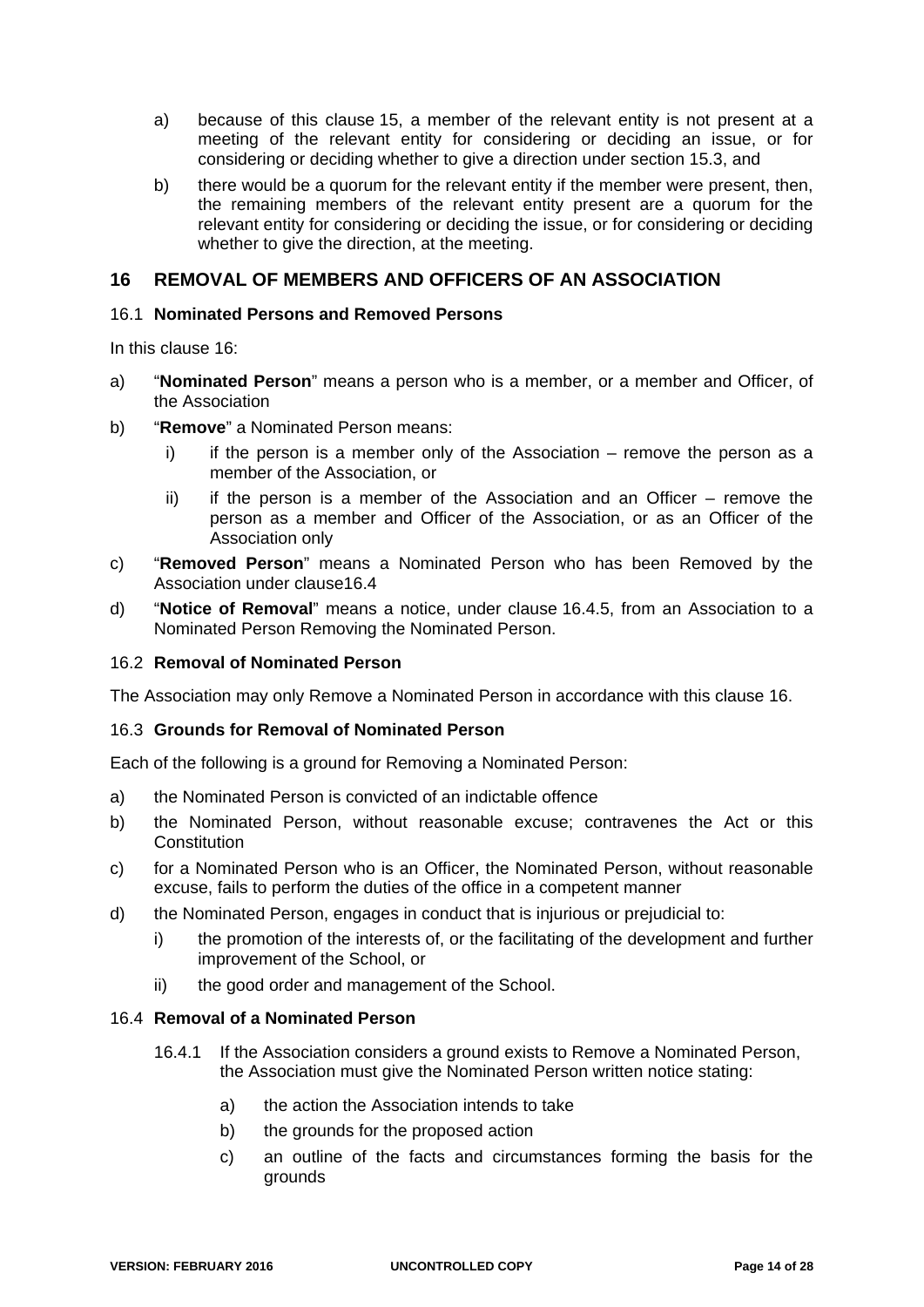- d) an invitation for the Nominated Person to show, within a stated time of at least 14 days, why the action should not be taken.
- 16.4.2 The Association must consider all written representations made to it within the stated time and determine whether the Association still considers a ground to Remove the Nominated Person exists.
- 16.4.3 The Association will vote on the Removal of the Nominated Person by secret ballot at a general or special meeting of the Association and the decision to Remove the Nominated Person will be determined by majority of votes of the members present.
- 16.4.4 If, after considering all written representations made within the stated time, the Association still considers that a ground exists to Remove the Nominated Person then the Association may remove the Nominated Person.
- 16.4.5 The Association must notify the Nominated Person of the Association's decision to Remove the Nominated Person by written notice to the Nominated Person within 14 days after the Association makes its decision and the notice must state:
	- a) the reasons for the decision
	- b) the date on which the Association's decision to Remove the Nominated Person takes effect in accordance with clause 16.4.6
	- c) that the person may make a submission to the Minister against the decision
	- d) the Minister's name and address
	- e) the way in which the submission may be made.
- 16.4.6 Subject to clause 16.4.7, the decision referred to in clause 16.4.3 takes effect on the day on which the notice is given to the Nominated Person, or if a later day is stated in the notice, the later day.
- 16.4.7 If the ground for the Removal of the Nominated Person is that the member is convicted of an indictable offence:
	- a) the Removal does not take effect until:
		- i) the end of the time to appeal against the conviction
		- ii) if an appeal is made against the conviction, the appeal is finally decided
	- b) the Removal has no effect if the conviction is quashed on appeal.

#### 16.5 **Submissions Against Removal of Removed Person**

- 16.5.1 A Removed Person may make a submission against their Removal to the Minister, which must:
	- a) be in writing
	- b) include an address in Australia to which notices for the Removed Person may be sent
	- c) state fully the grounds for the submission and the facts relied on
	- d) include a copy of the Notice of Removal
	- e) be given to the Minister within14days of the Notice of Removal being given to the Removed Person, or, if the Minister allows, a later time for the giving of the submission.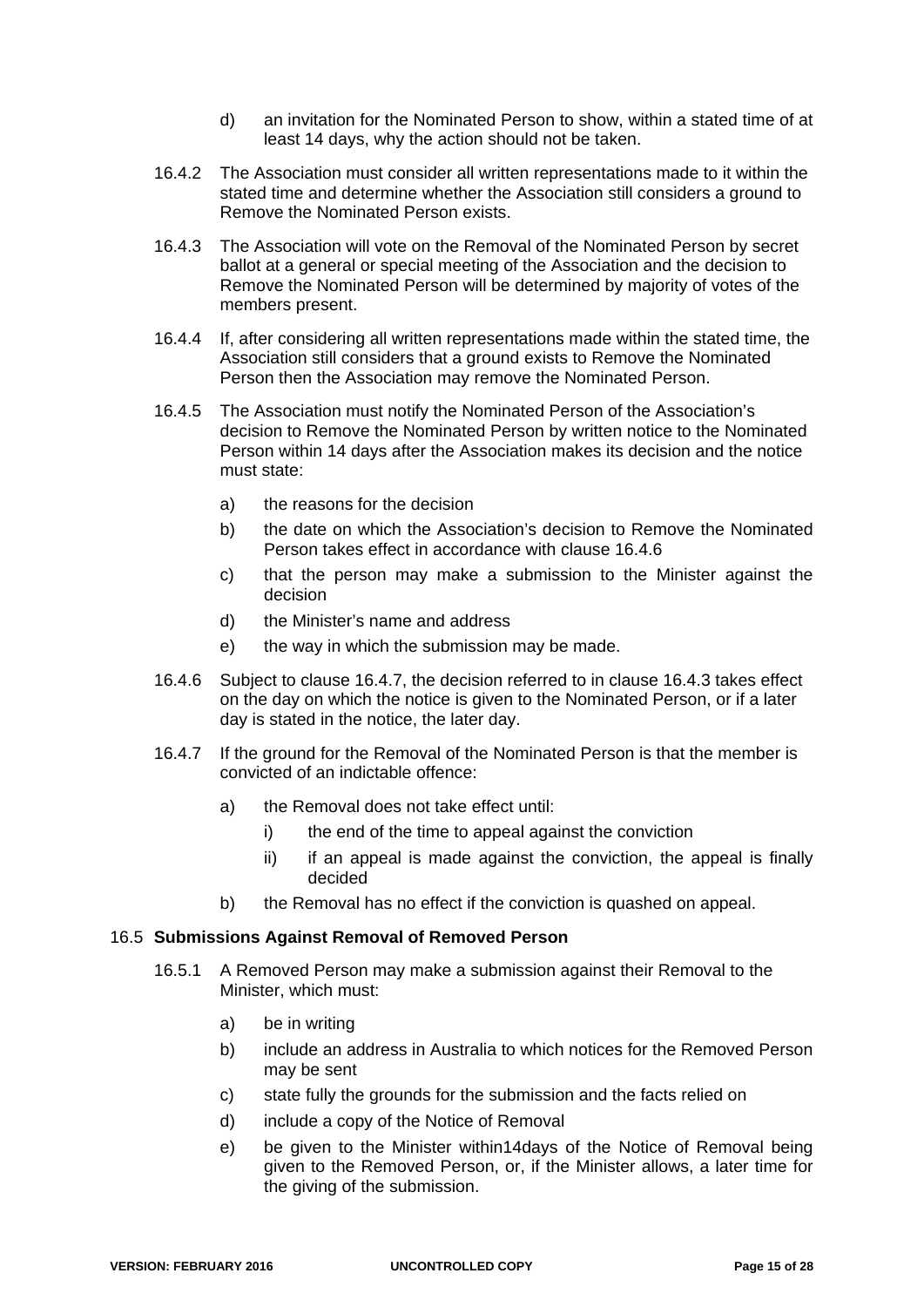16.5.2 Notwithstanding clause 16.5.1, a Removed Person who resigns or purports to resign from the Association as a member or Officer after receipt of the Notice of Removal may not make a submission against their Removal to the Minister.

# **Part III – Meetings and Voting**

## **17 MEETINGS**

#### 17.1 **Presiding at Meetings**

- 17.1.1 The President of the Association must preside at all meetings of the Association at which the President is present.
- 17.1.2 If the President is absent from an Association meeting, but a Vice-President is present, a Vice-President nominated and confirmed by majority vote at the meeting must preside at that meeting.
- 17.1.3 If neither the President nor a Vice-President is present, or those offices are vacant, a member elected by those present at the meeting must preside.

#### 17.2 **Minutes of Meetings**

The Secretary, or nominee, will record proceedings of any meeting of the Association by way of concise and accurate minutes. The person presiding at that meeting, or the person presiding at the next meeting, will sign the minutes of the meeting verifying the accuracy of the minutes as accepted by the Association.

#### 17.3 **Annual General Meetings**

- 17.3.1 The annual general meeting of the Association must be held by 31 March in the year following the end of the preceding financial year of the Association.
- 17.3.2 Subject to clause 17.3.1, at the last general meeting (to be held before 31 December) the Association may determine the date of the following year's annual general meeting.
- 17.3.3 At least **14 days** before the day of the annual general meeting, notice will be given in writing of an annual general meeting personally, or by post to each member of the Association, or by a notice in the School newsletter and/or local newspaper. However, a resolution passed at the annual general meeting is not invalid merely because a member of the Association did not receive notice of the meeting.
- 17.3.4 A quorum for an annual general meeting of the Association is five members of the Association.
- 17.3.5 No business of an annual general meeting will be conducted unless a quorum of members is present.
- 17.3.6 If a quorum is not present at an annual general meeting then the meeting will be adjourned and the Officers will determine another date for the meeting and the Secretary will give notice of the meeting in accordance with clause 17.3.3.
- 17.3.7 If a quorum lapses during an annual general meeting, the meeting will be adjourned to a later date as determined by the Officers and the Secretary will give notice of the meeting in accordance with clause 17.3.3.
- 17.3.8 A member may place an item of business of the Association on the agenda for an annual general meeting by notifying the Secretary prior to the meeting.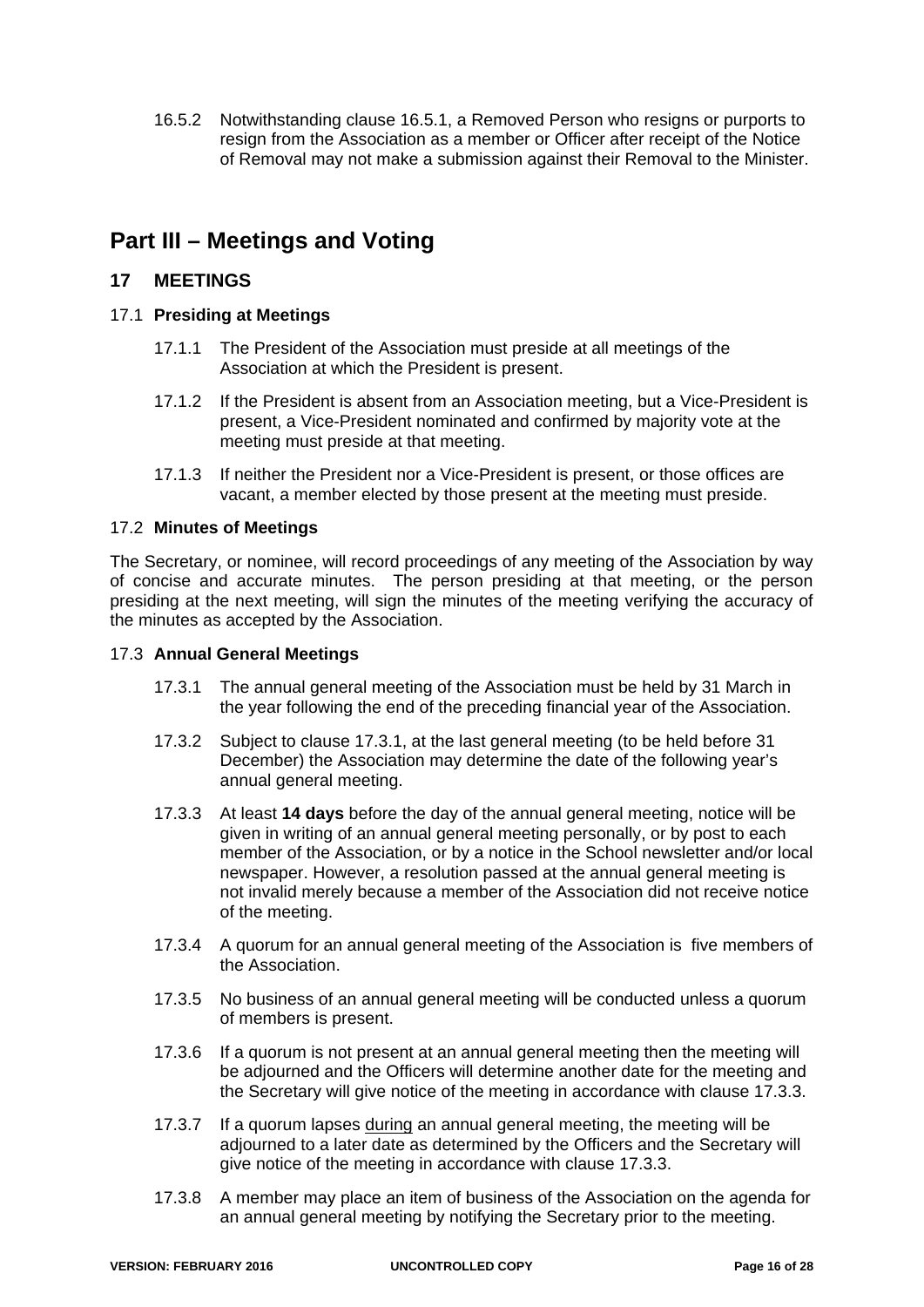- 17.3.9 The order of business to be conducted at an annual general meeting of the Association must be undertaken in the following order:
	- a) welcome to members and introduction of any special visitors
	- b) apologies
	- c) confirmation of minutes of the previous annual general meeting
	- d) business arising out of the minutes of the previous annual general meeting
	- e) receipt and adoption of the Association's audited annual financial statement and Treasurer's report (to include all relevant subcommittees' audited financial statements) [should the audit not be available the meeting cannot proceed and must be adjourned until such time as the audit is available for consideration by the members]
	- f) receipt and adoption of the President's annual report
	- g) receive applications for membership (to include renewal of existing membership and new membership)
	- h) election of Officers/Executive Committee
	- i) motion to change bank signatories to the newly elected Officers
	- j) confirmation of continuing subcommittees of the Association (including appointment of members of subcommittees)
	- k) appointment of the Association's Auditor
	- l) adoption of the Student Protection Risk Management Strategy
	- m) adoption of new model constitution (if any)
	- n) honorary life membership awards (if any)
	- o) general business.

#### 17.4 **General Meetings (other than Annual General Meetings)**

- 17.4.1 General meetings of the Association will be held as the Association decides (usually held once each month) but a meeting of the Association must be held at least three times per semester.
- 17.4.2 During the first year after the formation of the Association, the Association will hold a sufficient number of general meetings in which to undertake the functions and business of the Association.
- 17.4.3 The scheduling of general meetings of the Association will be determined by a resolution of the Association.
- 17.4.4 A quorum for a general meeting of the Association is five members of the Association.
- 17.4.5 No business of a general meeting will be conducted unless a quorum of members is present.
- 17.4.6 If a quorum is not present at a general meeting then the meeting will be adjourned and the Officers will determine another date for the meeting and the Secretary will, at least seven days before the day of the meeting, give notice of a general meeting to each member of the Association. However, a resolution passed at a general meeting is not invalid merely because a member of the Association did not receive notice of the meeting.
- 17.4.7 If a quorum lapses during a general meeting, then the meeting will end. All unfinished business will be placed on the agenda for the next general meeting. Any matters of urgency may be considered by the Executive Committee.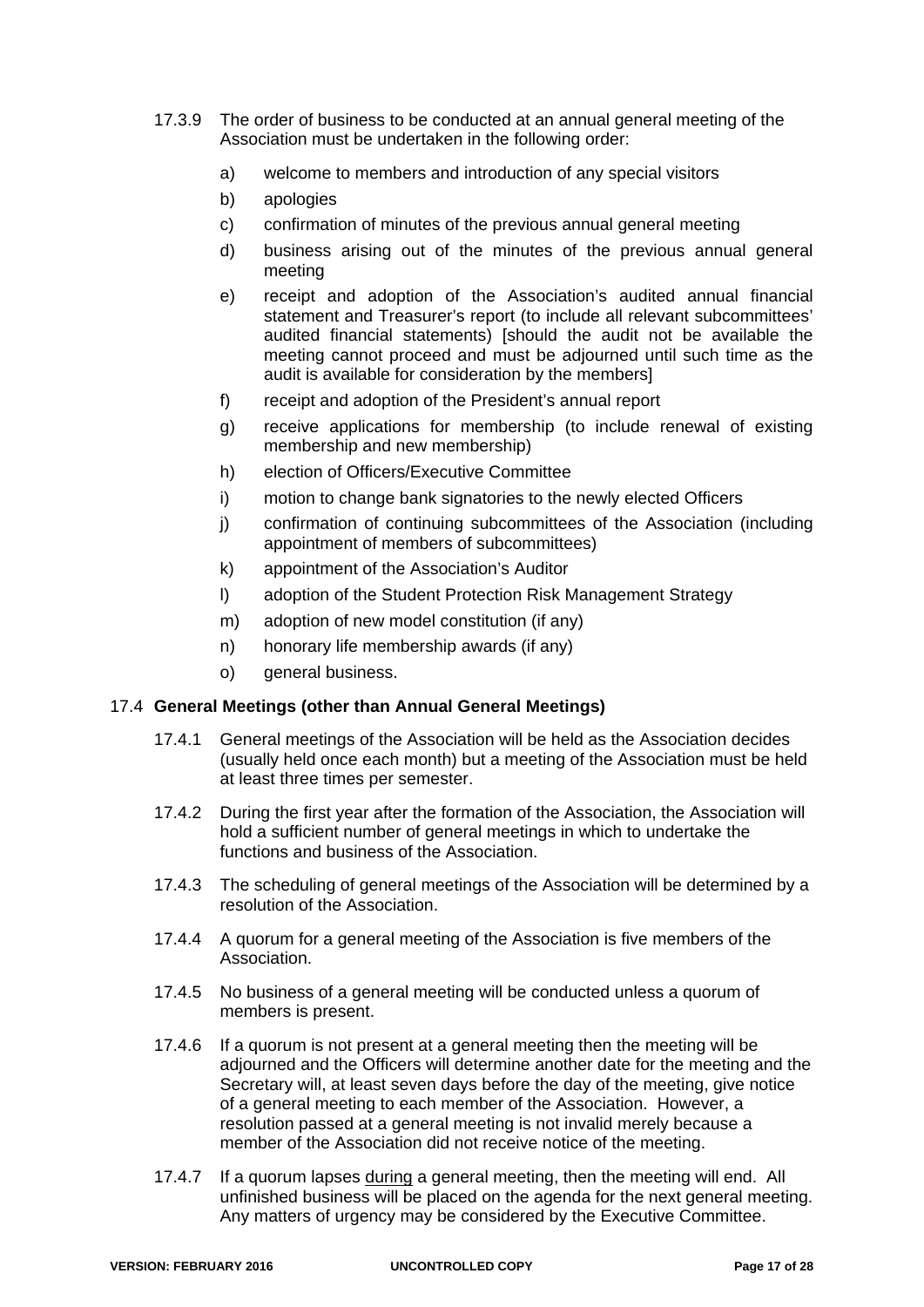- 17.4.8 A member may place an item of business of the Association on the agenda for a general meeting by notifying the Secretary prior to the meeting.
- 17.4.9 The order of business at a general meeting of the Association is as follows:
	- a) apologies
	- b) confirmation of the minutes of the previous general meeting
	- c) business arising from the minutes of the previous general meeting
	- d) correspondence received since the previous general meeting- inward and outward
	- e) business arising from the correspondence
	- f) table Executive Committee's decisions (if any)
	- g) treasurer's report and financial statement, and any business arising from Treasurer's report and financial statement
	- h) subcommittee reports and financial statements, and any business arising from subcommittee reports and financial statements
	- i) other reports
	- j) motions on notice
	- k) general business
	- l) applications for membership and recording of new members.

#### 17.5 **Special Meetings**

- 17.5.1 The Secretary will, at least **7days** before the day of any special meeting, give notice of a special meeting personally or by post to each member of the Association or by notice in the School newsletter and / or local newspaper. However, a resolution passed at a special meeting is not invalid merely because a member of the Association did not receive notice of the meeting.
- 17.5.2 The purpose for which a special meeting is convened will be the only business of the meeting.
- 17.5.3 A quorum for a special meeting of the Association is five members of the Association.
- 17.5.4 No business of a special meeting will be conducted unless a quorum of members is present.
- 17.5.5 If a quorum is not present at a special meeting, then the meeting will be cancelled and the Officers will determine another date for the meeting and the Secretary will give notice of the meeting in accordance with clause 17.5.1.
- 17.5.6 If a quorum lapses during a special meeting, the meeting will be adjourned to a later date as determined by the Officers and the Secretary will give notice of the meeting in accordance with clause 17.5.1.
- 17.5.7 A Special Meeting may only be convened for:
	- a) the tabling of actions of the Executive Committee in dealing with matters of urgency
	- b) proposed amendments to this Constitution
	- c) proposed removal of a member of the Association
	- d) proposed removal of an Officer of the Association
	- e) proposed dissolution of the Association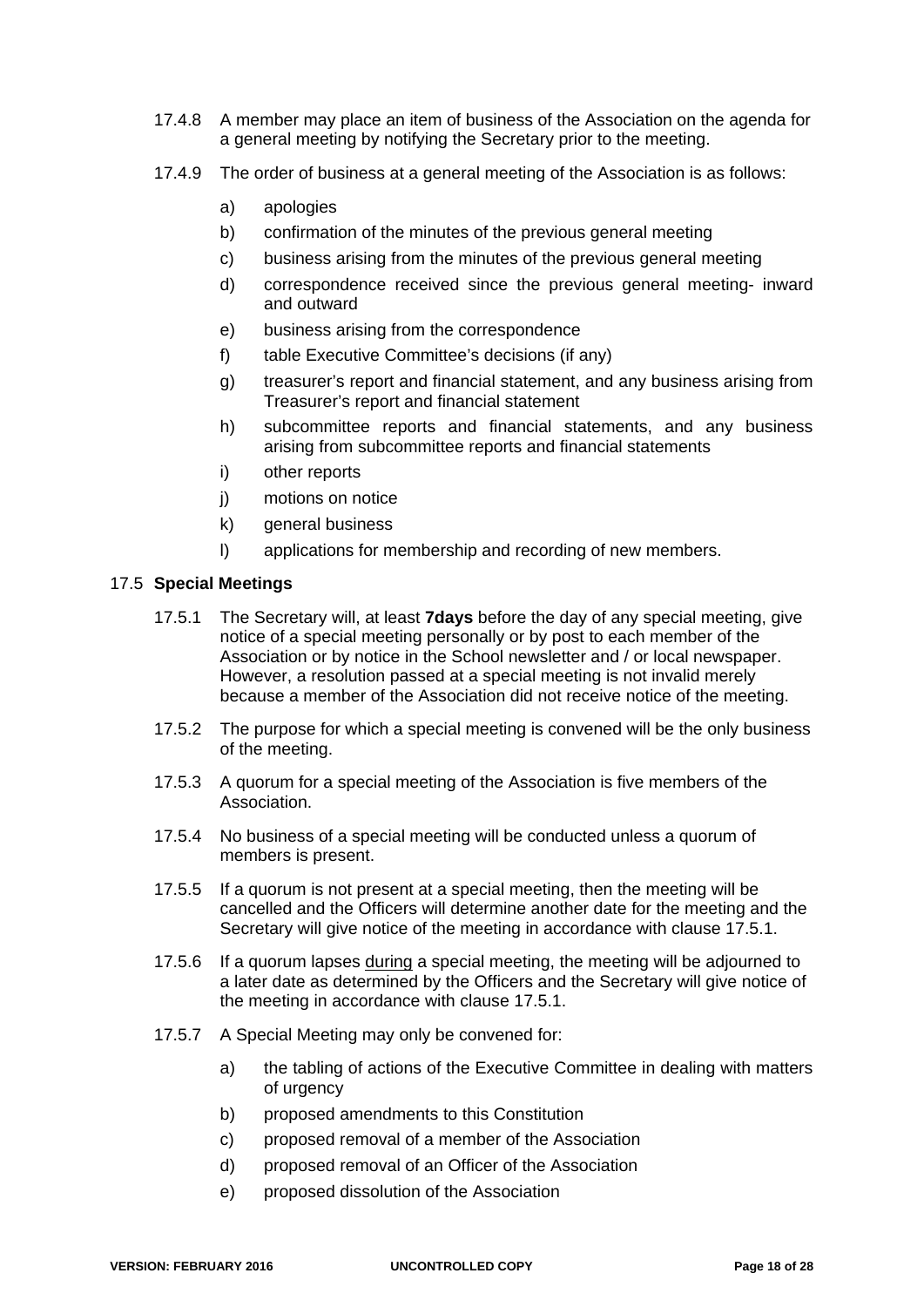- f) business determined by resolution of members of the Association at a general meeting of the Association to be dealt with at a special meeting
- g) business determined by the Officers of the Association to be dealt with at a special meeting, or
- h) business determined by written request to the Secretary of a majority of Association members to be dealt with at a special meeting.

### **18 VOTING**

- 18.1 A question at an Association meeting is, subject to this Constitution, decided by a majority of the votes of the members present.
- 18.2 Members who are listed as current members in the register of members are entitled to vote at any duly constituted meeting of the Association.
- 18.3 Each member present at an Association meeting has a vote on each question to be decided and if the votes on a question are equal, the person presiding at the meeting of the Association has a casting vote.
- 18.4 Voting by proxy is **not** permitted.

## **Part IV – Finance, Audit and Records**

### **19 FINANCE**

#### 19.1 **Association is a Statutory Body**

The Association is a statutory body under the SBFA Act and its financial powers and responsibilities are set out in both the Act and the SBFA Act. The Association's performance of its powers and responsibilities in this Part IV of this Constitution is subject to, and must be performed in accordance, with the Act and the SBFA Act.

#### 19.2 **Financial Year**

The financial year of the Association is the period of twelve months starting on 1 January in a year and ending on 31 December in that year.

#### 19.3 **Accounting for P&C Associations**

The Association and its members are bound to comply with the latest version of the Accounting Manual for P&C Associations (the Accounting Manual).

#### 19.4 **Responsibilities**

- 19.4.1 The responsibilities of the Officers, Principal, subcommittees and members of the Association not set out in this Constitution are set out in the Accounting Manual.
- 19.4.2 The Officers are responsible for ensuring that the Association and its subcommittees follow appropriate financial management procedures and comply with the Accounting Manual.
- 19.4.3 Responsibility for the proper collection, management and disbursement of money of the Association rests with the President and Treasurer.
- 19.4.4 The Treasurer is responsible for complying with the financial accountability requirements of the Association in accordance with the Accounting Manual and must keep proper accounts in relation to the Association, including proper accounts of receipts and expenditure.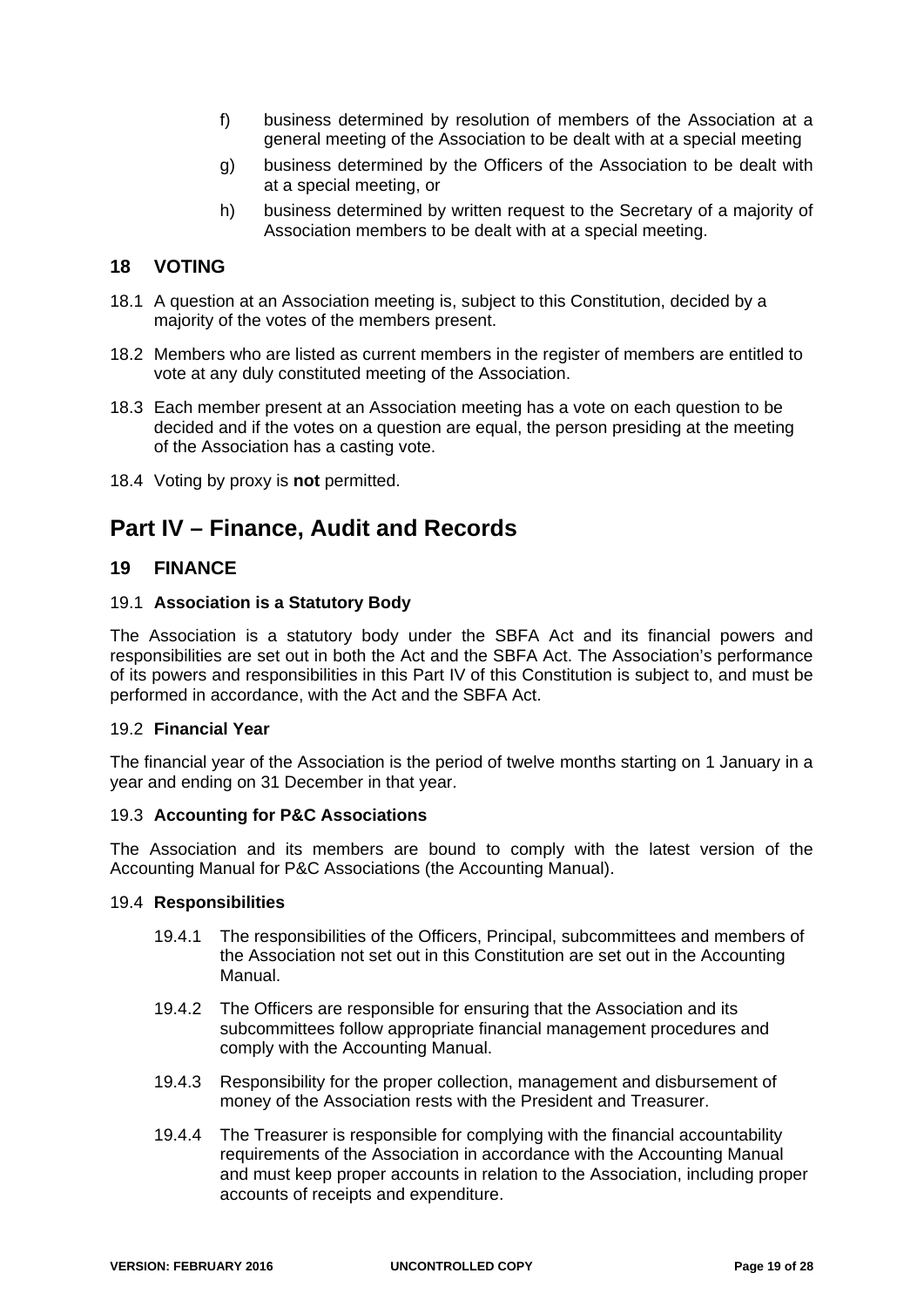#### 19.5 **General Matters**

- 19.5.1 All moneys raised by and on behalf of the Association will be provided to the Treasurer of the Association, to be managed in the name of the Association.
- 19.5.2 Subject to clauses19.5.3 and 6, money received by the Association must be applied, at the direction of the Minister, to the following:
	- a) firstly, in paying expenses lawfully incurred by the Association
	- b) secondly, in achieving the objectives and performing the functions of the Association.
- 19.5.3 The Association must deal with money it receives under a Relevant Agreement as the Minister may direct or, otherwise, as the Association believes appropriate, consistent with its objectives.
- 19.5.4 Subject to clauses 19.5.2 and 19.5.3, money raised by the Association for a particular purpose must be used for that purpose.
- 19.5.5 Proper books and accounts will be kept and maintained by the Association showing correctly the financial affairs of the Association.

#### 19.6 **Banking**

- 19.6.1 The funds of the Association will be lodged in a basic institutional account with an approved financial institution or another institution determined at the annual general meeting of the Association and approved by the Minister.
- 19.6.2 The basic institutional account may be operated by any two Officers of the Association.
- 19.6.3 All moneys received by the Association, including by subcommittees of the Association, will be receipted and banked as soon as possible.
- 19.6.4 Electronic banking may be used where the financial institution's software provides necessary functionality and security.
- 19.6.5 Electronic funds transfer may be used where the functionality complies with the mandatory requirements set out in the Accounting Manual and where transactions occur via a secure website that conforms to Secure Socket Layer protocols (SSL).
- 19.6.6 The cheque account of the Association will be operated by signature of any two Officers of the Association.

#### 19.7 **Expenditure**

- 19.7.1 No expenditure, except as a matter of urgency as approved by a majority of the Executive Committee, may be incurred without the prior approval of the Association.
- 19.7.2 All accounts must be submitted for approval of payment at a general meeting or special meeting of the Association.
- 19.7.3 If the Association resolves at an annual general meeting to have a petty cash fund, the amount of the petty cash fund of the Association will be \$200 or an amount as determined by resolution of the Association at the annual general meeting of the Association.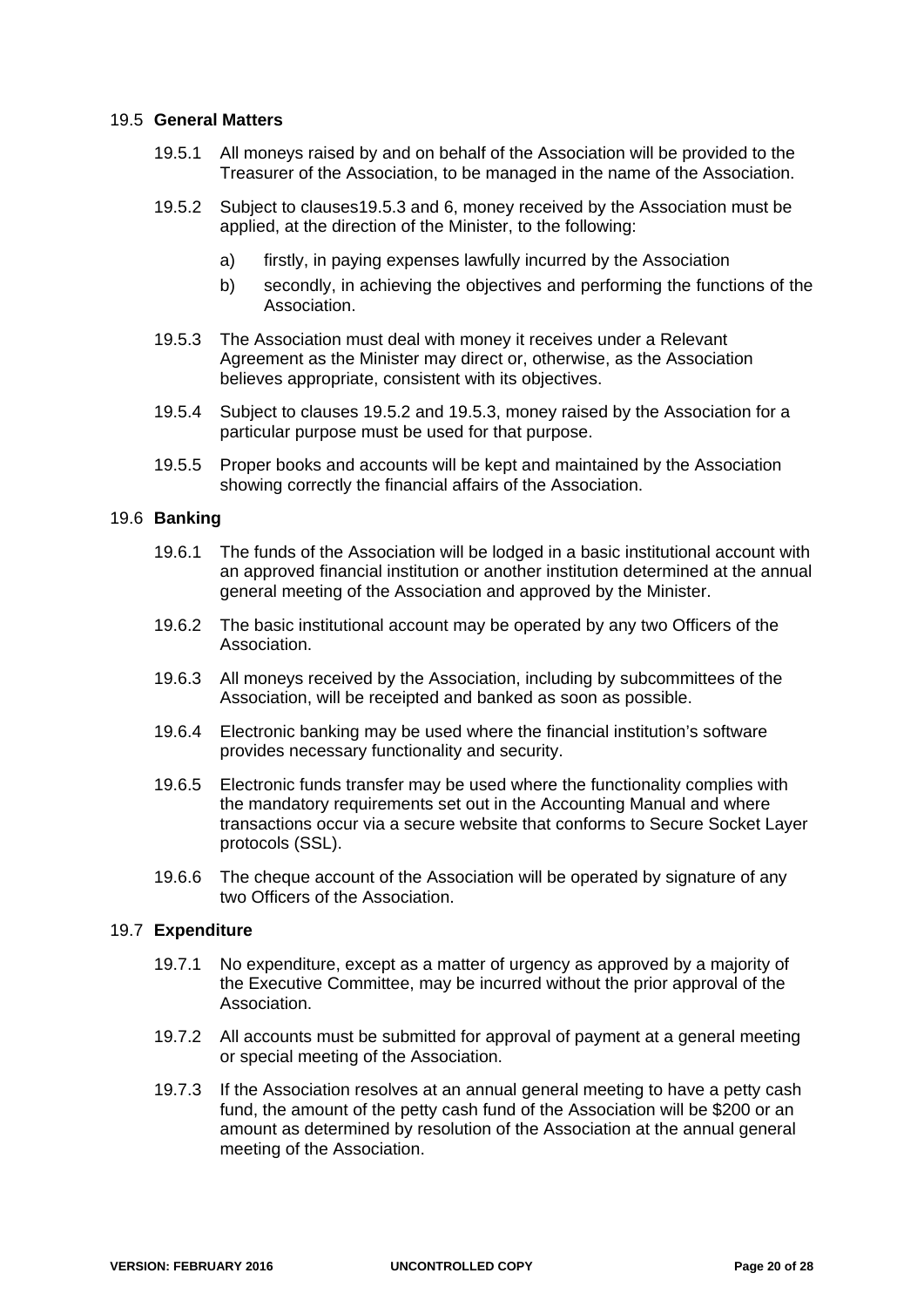- 19.7.4 The Treasurer will maintain a record of expenditure from the petty cash fund together with receipts. The Treasurer will submit a report of expenditure from the petty cash fund to the general meeting of the Association.
- 19.7.5 All payments, other than from the petty cash fund, will be made by cheque or electronic funds transfer (EFT).

#### 19.8 **Borrowing and Investing**

In borrowing or investing, the Association must comply with, in addition to the Act and SBFA Act, the Accounting Manual and any directions of the Minister.

#### 19.9 **Subcommittee Funds**

- 19.9.1 Any funds raised by a subcommittee are the Association's funds and under the Association's control. Such funds are also subject to the provisions of clauses 19.5.2 to 19.5.4.
- 19.9.2 If a subcommittee is authorised by the Association to raise and spend funds, the Treasurer of the subcommittee must:
	- a) be provided with all amounts received by the subcommittee and manage those amounts
	- b) keep a proper record of receipts and expenditure of the subcommittee
	- c) ensure amounts received by the subcommittee are deposited promptly in an account with a financial institution in the name of the subcommittee, or in another account, as directed by the Association.
- 19.9.3 If a subcommittee has been authorised by the Association to raise or expend funds, the Association will determine the operating funds of the subcommittee.
- 19.9.4 If a subcommittee is authorised to operate a bank account in its own name, the account will be held at the same bank as the Association and will be operated by any two of the Chairperson, Secretary and Treasurer of the subcommittee.
- 19.9.5 All income of the subcommittee in excess of its approved operating funds will be transferred to the primary bank account of the Association as and when the Association determines.

#### 19.10 **Mandatory Insurance Cover**

The Association must purchase and maintain the insurance cover required by the Director-General by notice published from time-to-time in the gazette.

#### **20 AUDIT**

#### 20.1 **Association Must Be Audited**

The accounts of the Association and its subcommittees for each financial year must be audited annually, in accordance with the Accounting Manual.

#### 20.2 **Appointment of Auditor**

- 20.2.1 All of the accounts of the Association must be audited each year by a person (the "**Auditor**") who is appointed at the annual general meeting or a special meeting convened for that purpose.
- 20.2.2 A member of the Association may be the Auditor only with the approval of the Director-General.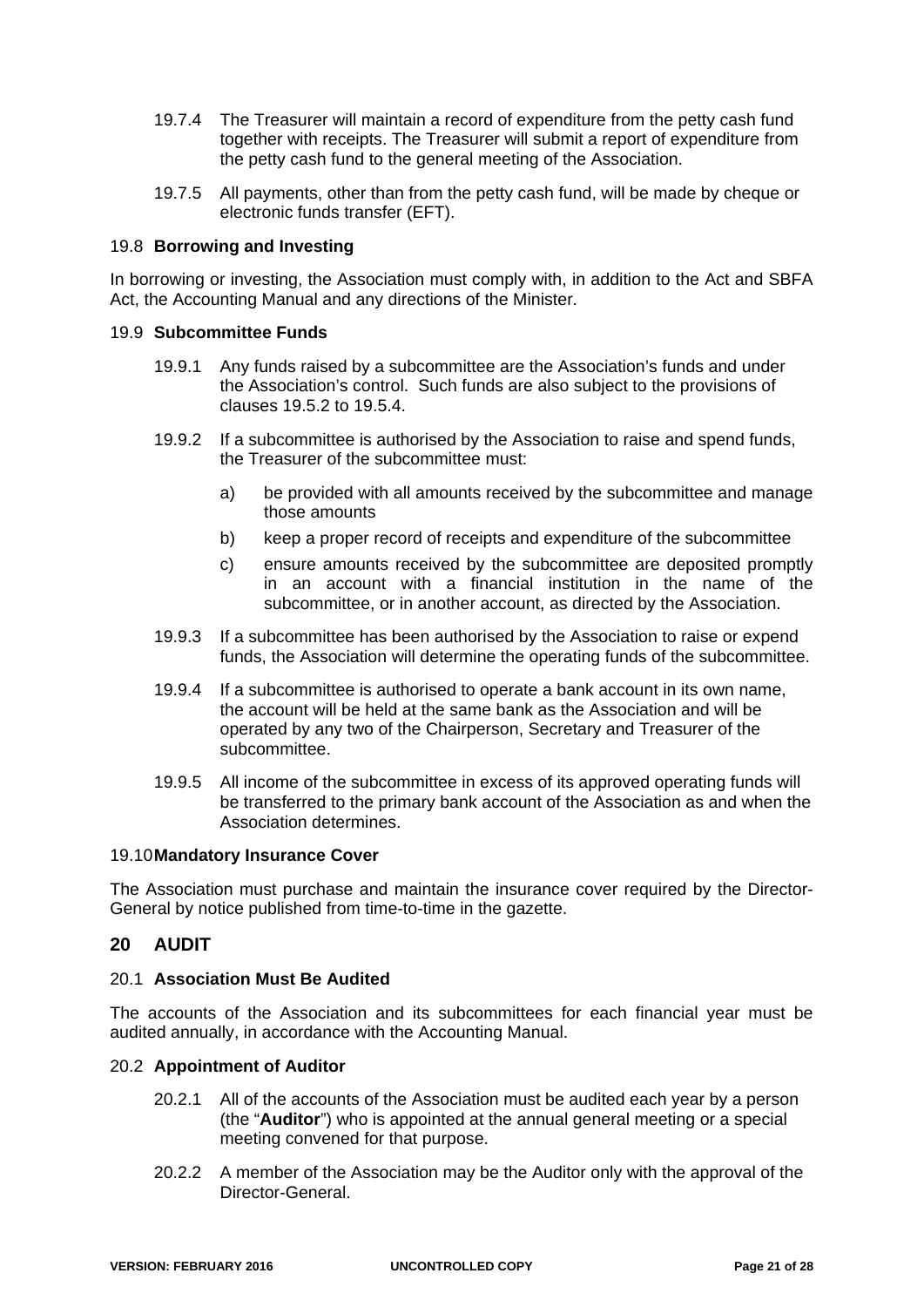- 20.2.3 The Auditor must, as far as is possible, be a local person aware of the activities of the Association and be:
	- a) a member of CPA Australia who is entitled to use the letters 'CPA' or 'FCPA'
	- b) a member of The Institute of Chartered Accountants in Australia who is entitled to use the letters 'CA' or 'FCA'
	- c) a member of the National Institute of Accountants who is entitled to use the letters 'MNIA', 'FNIA', 'PNA' or 'FPNA'
	- d) an employee of a public sector entity who has the maturity, commercial skills and experience to examine the books and accounts of the Association, or
	- e) an employee of an insurance company, financial institution or other financial or commercial organisation, who has the maturity, commercial skills and experience to examine the books and accounts of the Association.
- 20.2.4 Where possible, the Auditor is to be appointed in an honorary capacity. However, where this is not possible, the Auditor's fees will be negotiated and confirmed prior to appointment.

#### 20.3 **Annual Audit**

- 20.3.1 As soon as possible after the end of the financial year, but prior to the annual general meeting, the Treasurer will submit to the Association's Auditor, and the Auditor will examine, the books and accounts of the Association and its sub-committees, which include:
	- a) minutes of meetings
	- b) records of income
	- c) records of payments
	- d) cashbooks
	- e) records of assets and liabilities
	- f) such other records, as the Auditor considers appropriate.
- 20.3.2 The Auditor must verify with financial institutions with which the Association has accounts (the "**Financial Accounts**") the financial balance held or owing, so as to be able to certify whether or not, in the Auditor's opinion:
	- a) the Association's financial statements are in agreement with the Financial Accounts and in a form that complies with the Accounting Manual and the requirements of the Director-General in relation to the keeping of accounts by the Association
	- b) the requirements in subclause 20.3.2(a) have been substantially complied with
	- c) the financial statements have been prepared to present a true and fair view of the Association's transactions for the relevant financial year, and the Association's financial position at the close of that year, on a basis consistent with the basis for preparing the Association's financial statements for the preceding year.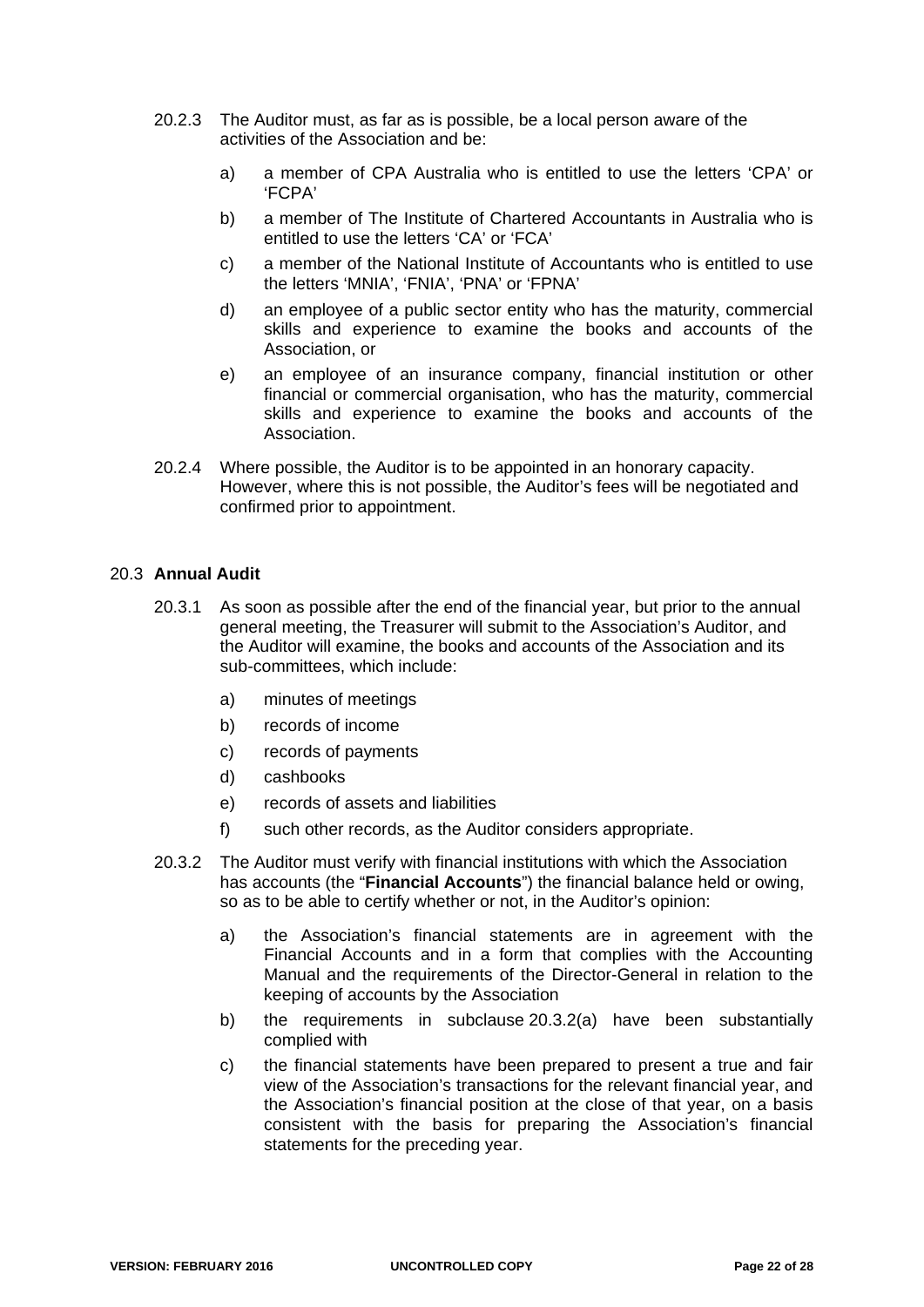- 20.3.3 Upon completion of the audit, the audited financial statements, with all signed certificates appended, will be presented to the President and Officers and, as soon as practicable thereafter, to the annual general meeting of the Association.
- 20.3.4 The Secretary must, by 31 May of the year following the financial year, forward a copy of the Association's audited financial statements for the financial year to the Director-General.

## **21 HANDING OVER OF ACCOUNTS TO SUCCESSORS**

- 21.1 The Treasurer of the Association, or of a subcommittee, will transfer to the successorin-office all records and accounts of the Association, or subcommittee, as the case may be, in their possession, custody or control as soon as practicable after that successor has been appointed.
- 21.2 If the Treasurer of the Association, or of a subcommittee, resigns or is removed during their term of office, the Association will arrange for an audit of the records and accounts of the Association or subcommittee to be carried out before handing these to the successor-in-office.

## **22 NO DISTRIBUTION TO MEMBERS**

No portion of the Association's funds, income or assets will be distributed, paid, or transferred directly or indirectly to members of the Association.

### **23 RECORDS**

The Association will store and manage all records and accountable forms of the Association (preferably at the School) according to the Accounting Manual.

## **Part V – Adoption and Amendment of Constitution**

## **24 ADOPTION OF CONSTITUTION**

24.1 This Constitution has no effect unless it is approved by the Director-General.

## **25 AMENDMENT OF CONSTITUTION**

- 25.1 The Association may resolve to amend this Constitution by a resolution passed by a majority of its members present at an annual general meeting or special meeting of the Association.
- 25.2 The Association must have regard to this Constitution and any subsequent model constitution for P&C Associations prepared under section 36(3) of the *Education (General Provisions) Regulation 2006* prior to amending this Constitution.
- 25.3 The principal should notify their supervisor of any approved amendments.
- 25.4 Amendments to this Constitution are effective from the date of approval by the Director-General and such amendments will have no effect unless and until approved by the Director-General.

## **Part VI – Dissolution of the Association**

#### **26 DISSOLUTION**

- 26.1 The Association is dissolved if:
	- a) the School is closed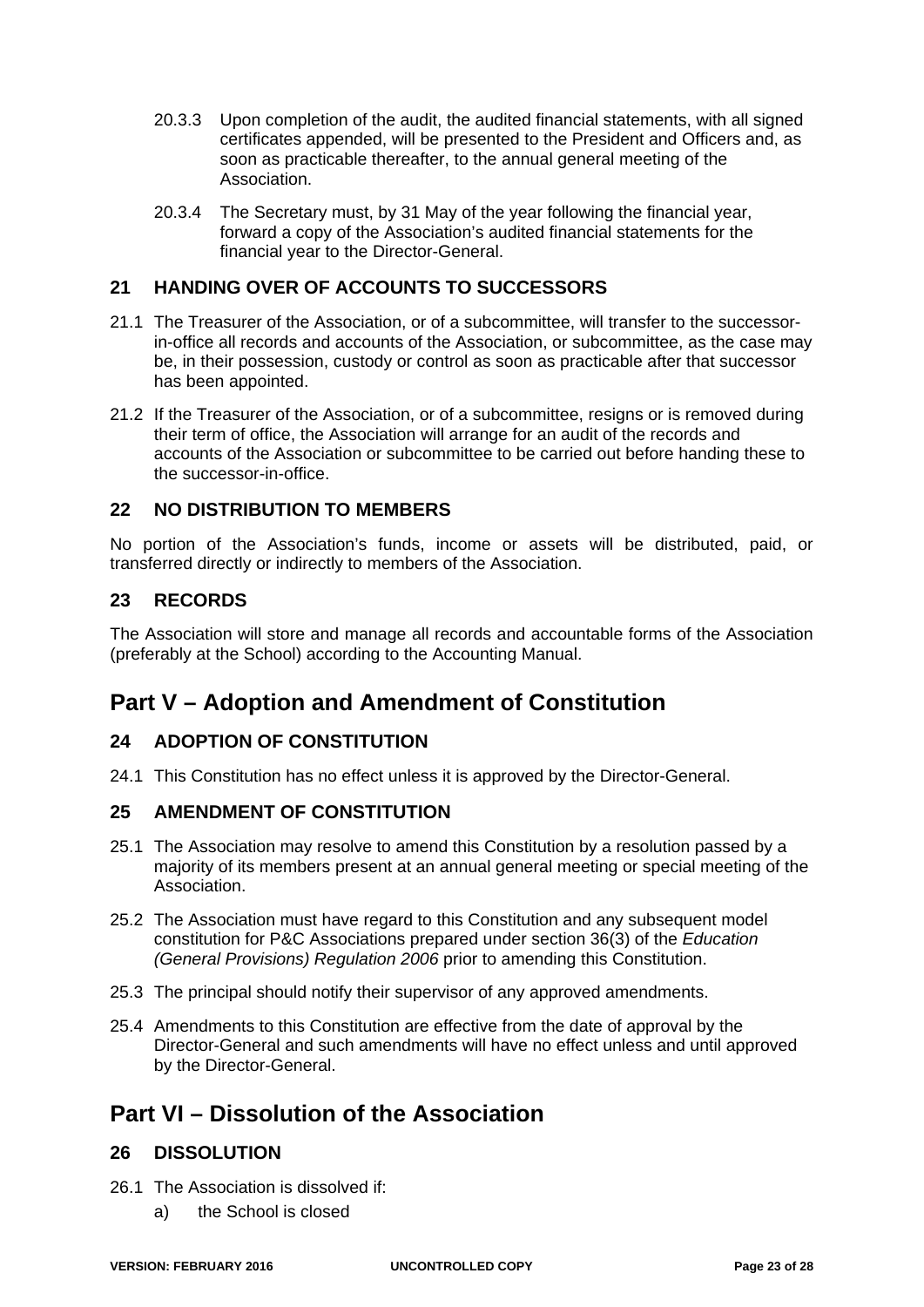- b) the number of members of the Association is two or less, or
- c) the question of dissolution is put and resolved in the affirmative on a three-fourths (75%) majority vote of its members present and entitled to vote at a special meeting of the Association called to consider the question.
- 26.2 On dissolution of the Association, the Principal's supervisor must, as directed by the Minister, deal with all property in the name of the Association and the Association's funds, after payment of any expenses lawfully incurred by the Association.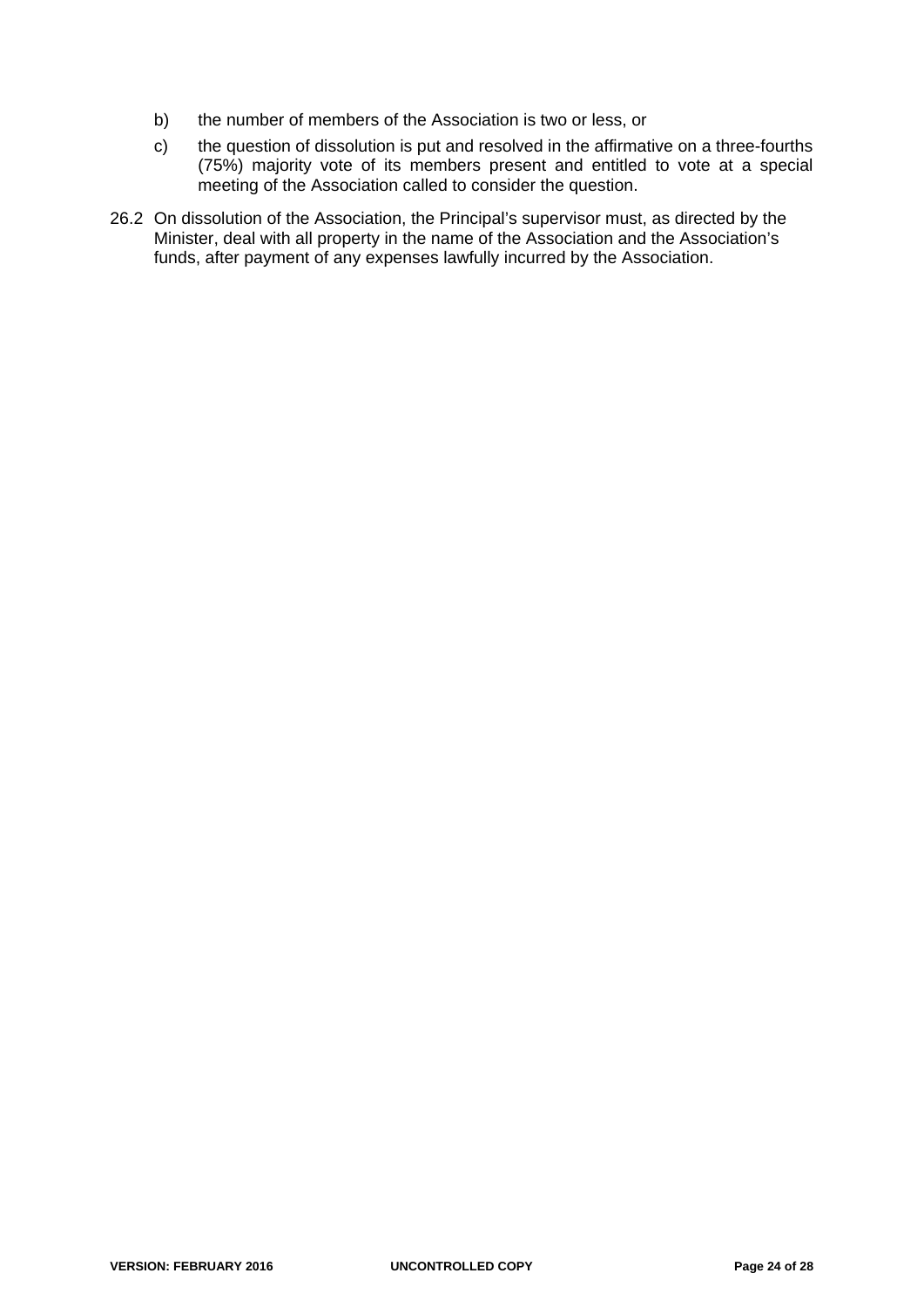## **Part VII – General**

## **27 DEFINITIONS**

In this Constitution, unless the context otherwise requires:

**"Accounting Manual"** means the latest version of the document titled "Accounting for Parents and Citizens Associations" that is a dual badged document (DET and P&Cs Qld) published by the Department of Education and Training as amended from time to time.

**"Act"** means the *Education (General Provisions) Act 2006* and any subordinate legislation including the *Education (General Provisions) Regulation 2006* (Qld).

**"Department"** means the Department of Education and Training or the State government Department responsible for administration of the Act.

**"Director-General"** means the Director-General of the Department or such other person as may from time to time hold the position as chief executive of the State government Department responsible for administration of the Act and includes, where context permits, an Officer to whom the chief executive's functions under the Act have been delegated in accordance with section 432 of the Act.

**"Executive Committee"** means the executive committee of the Association as referred to in clause 13.1.1.

**"Minister"** means the Minister responsible for administering the Act and includes, where context permits, an Officer to whom the Minister's functions under the Act have been delegated in accordance with section 431 of the Act.

**"Officers"** mean the officers of the Association as elected in accordance with clause 12.1.1.

**"Principal"** means the Principal of the School.

**"P&C Association"** means a parents and citizens' association formed under chapter 7 of the Act.

**"Relevant Agreement"** means an agreement benefiting persons who receive educational instruction at the School.

**"Responsible Person"** means, for the purpose of establishing and maintaining a school building fund, a person who has a degree of responsibility to the general community including, for example a person who:

performs a significant public function

- a) is a member of a professional body having a code of ethics or rules of conduct
- b) is officially charged with spiritual functions by a religious institution
- c) is a director of a company whose shares are listed on the Australian Stock Exchange
- d) has received formal recognition from government for services to the community, or
- e) an office holder of a community organisation (for example, the President of a P&C Association.

**"SBFA Act"** means the Statutory Bodies Financial Arrangements Act 1982 (Qld).

**"School"** means the Virginia State School, being the State instructional institution, as defined in the Act, for which the Association has been formed.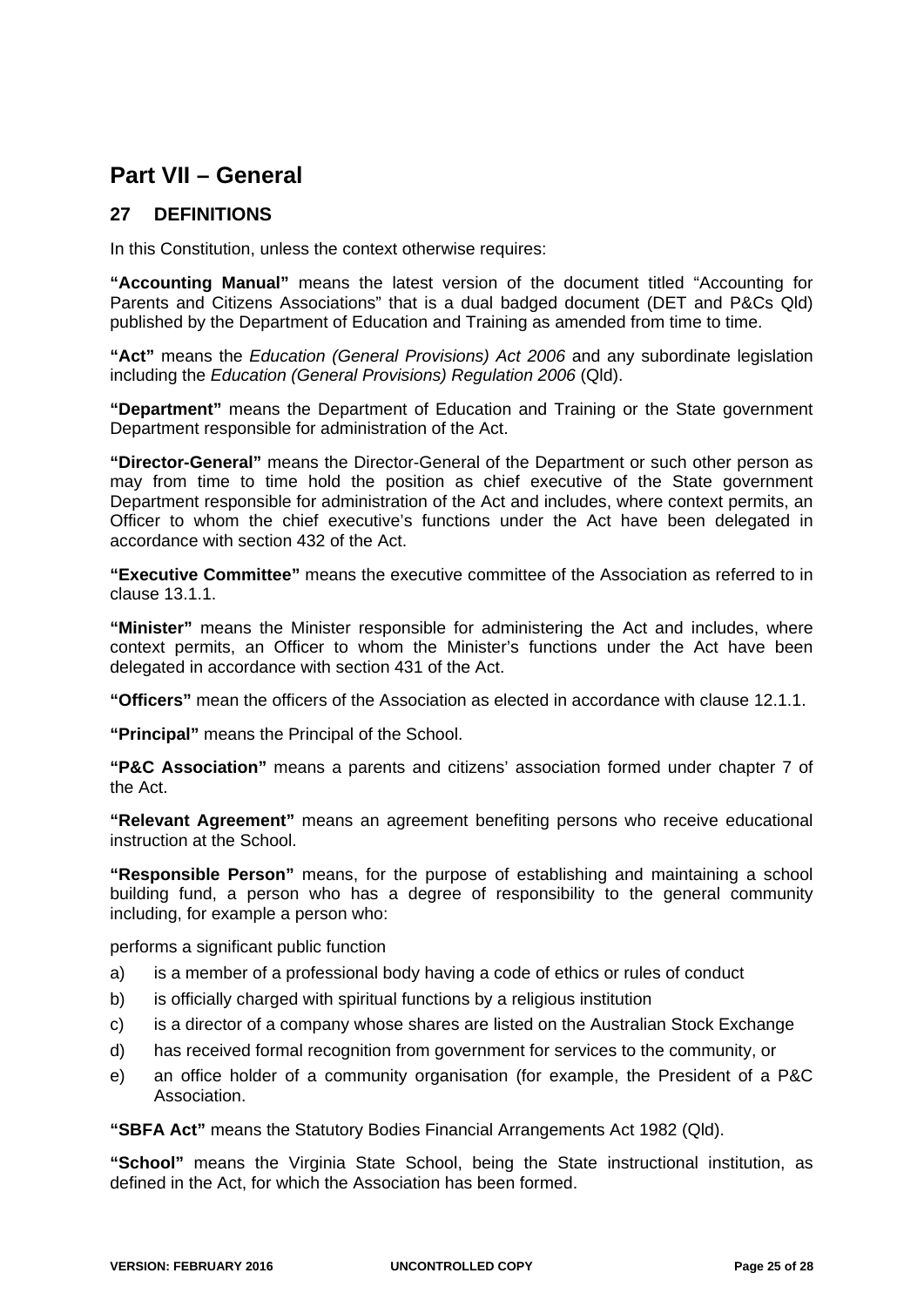## **SCHEDULE 1– P&C ASSOCIATION MEMBERSHIP REGISTER**

*THE FOLLOWING IS AN EXAMPLE TEMPLATE FOR YOUR P&C ASSOCIATION MEMBERSHIP REGISTER*

 **PARENTS AND CITIZENS' ASSOCIATION** YEAR:

| <b>Name</b> | <b>Address</b> | Date<br>membership<br>first<br>commenced <sup>*</sup> | <b>Date</b><br>member<br>ship<br>ceased | Member is:<br>(Choose A or B)<br>A. Parent of child/student attending<br>the school;<br>Or<br>B. If not a parent, member confirms<br>he/she is 18 years or above. # | Phone | <b>Signature</b> |
|-------------|----------------|-------------------------------------------------------|-----------------------------------------|---------------------------------------------------------------------------------------------------------------------------------------------------------------------|-------|------------------|
|             |                |                                                       |                                         |                                                                                                                                                                     |       |                  |
|             |                |                                                       |                                         |                                                                                                                                                                     |       |                  |
|             |                |                                                       |                                         |                                                                                                                                                                     |       |                  |
|             |                |                                                       |                                         |                                                                                                                                                                     |       |                  |
|             |                |                                                       |                                         |                                                                                                                                                                     |       |                  |
|             |                |                                                       |                                         |                                                                                                                                                                     |       |                  |

<sup>∗</sup> Where a member is granted honorary life membership, please note the date the honorary life membership was awarded and the reason it was awarded on a separate sheet and attach it to this record of membership.

<sup>#</sup> Where Option B is selected, please record the member's date of birth.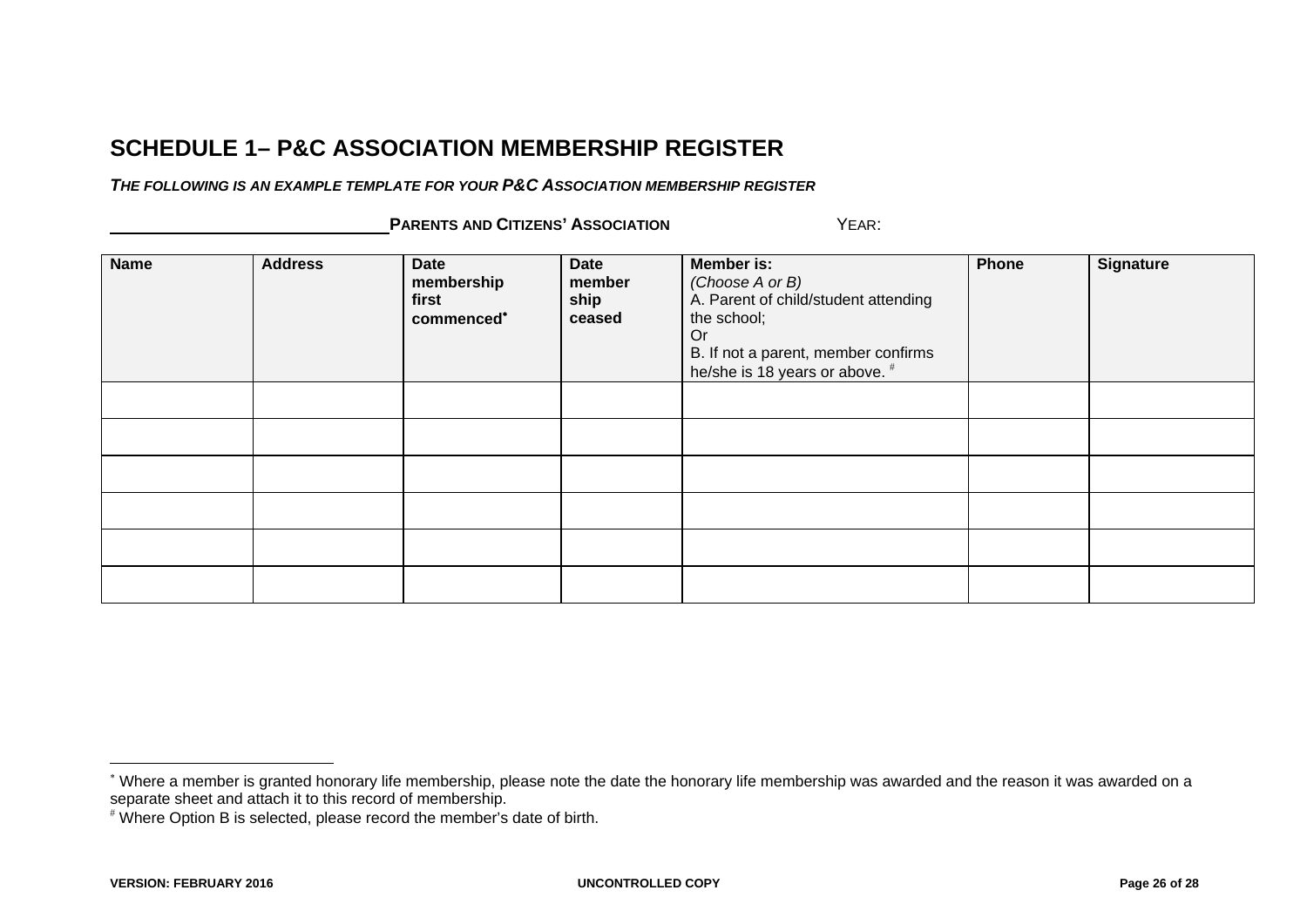# **SCHEDULE 2 – CODE OF CONDUCT FOR P&C ASSOCIATION**

This Code of Conduct clarifies the expected standards of all P&C Association members. It has been adopted to aid all members of our school community to work as a cohesive group in partnership with the school.

The Code is intended to promote and maintain the highest standard of ethical behaviour by P&C Association members. Members of a P&C Association should adhere to the Code of Conduct at all times. This Code applies to each member of a P&C Association.

P&C Association members are to:

- act in the best interest of the total school community at all times
- conduct and present themselves in a professional manner and act ethically and with integrity at all times
- act with courtesy and demonstrate respect for all persons, whether fellow P&C Association members, school staff, parents/carers, students, community members
- remain objective and avoid personal bias at all times
- represent all members of the school community
- engage the school and wider community in developing and effecting school priorities, policies and decisions in a manner that is consultative, respectful and fair
- declare any conflicts of interest and not misuse their office to advance individual views or for personal gain
- make fair, transparent and consistent decisions
- provide objective and independent advice
- listen and be tolerant of the views and opinions of others, even if those views and opinions differ from their own
- treat official information with care and use it only for the purpose for which it was collected or authorised
- respect confidentiality and information privacy (about the school, community members, staff or students) at all times and not disclose confidential information
- not use confidential or privileged information to further personal interests
- be responsive to the requirements of the school community
- seek to achieve excellence in educational outcomes for all students at the school
- listen and respond to issues and concerns regarding strategy and policy
- work within the boundaries of the *Education (General Provisions) Act 2006,* the *Education (General Provisions) Regulation 2006* and the Department of Education and Training's policies and procedures relevant to P&C Association operations.